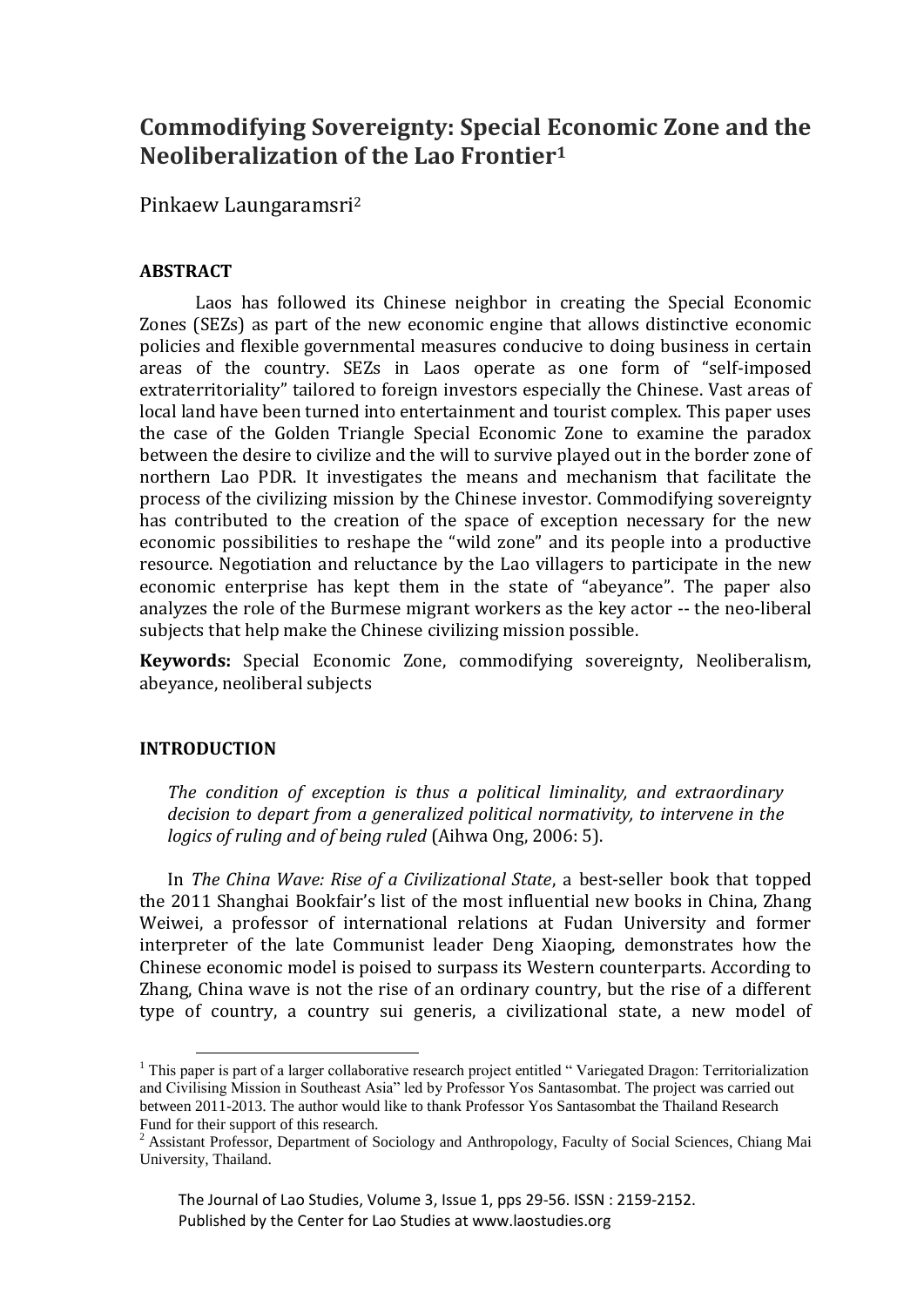development and a new political discourse that poses questions to many Western assumptions about democracy, good governance and human rights. *The China Wave*  argues that two of the primary virtues of the Chinese model – both rooted in Confucianism – are "meritocracy" and "performance legitimacy". A meritocratic system, the implementation of advancement based upon intellectual talent, ensures that only the most able people are propelled to the top positions in government. Performance legitimacy, on the other hand, is secured through the state's ability to improve the living standards of hundreds of millions of people. It is no doubt that civilization as an ideology represents the most significant marker of China as a nation and of Chinese identity distinctive from other societies. In the course of Chinese expansion of its economic power, the discourse of civilization represents one of the most powerful tools used to legitimize its appropriation of foreign resources across the globe. Indeed, as Pal Nyiri (2006) points out, the construction of the concept of civilization and the improvement of the quality of the population are among the significant discourses necessary not only for domestic modernization but more importantly for the collaborative effort among various Chinese actors in their global modernizing mission and in the understanding of their position in the world.

This paper examines the paradox between the desire to civilize and the will to survive, which has played out in the border zone of northern Lao PDR. It investigates the means and mechanism that facilitate the process of the civilizing mission by the Chinese and its Lao state counterpart to turn the rural landscape of Lao's north into a neo-liberal space of tourist economy. Following its Chinese neighbor, the Lao state has used Special Economic Zones (SEZs) as part of the new economic engine that allows exceptional economic policies and flexible governmental measures conducive to doing business that does not exist in the rest of the country. But unlike its Chinese counterpart, which uses SEZs as dual roles of "windows" in developing the foreign-oriented economy, generating foreign exchanges through exporting products and importing advanced technologies in accelerating inland economic development, SEZs in Laos have been created to hasten the "turning resources into capital" process by renting out various border areas at cheap prices for large scale foreign investment with unlimited access to natural resources and long term and renewable concession. Fertile agricultural land has thus been turned into a large gambling complex and tourist facilities.

This process has been called by Chris Lyttleton and Pal Nyiri (2011) "soft extraterritoriality", the colonial form of control over resources and people while being exempt from the jurisdiction of local law. This term has been used to refer to the expansion of Chinese economic power into the region through large-scale development schemes. Dams, casinos, entertainment complexes, agri-business by Chinese companies have come to replace local settlement and farmland. Massive flow of Chinese capital into this region and other places has been made possible by land concession policy in many countries designed as the key engine for fast-track economic change. Control of vast areas of land from the national territory, the influx of Chinese workers and entrepreneurs, privilege of Chinese currency, language, and other facilities over local and national provisions, and unclear enforcement of legal jurisdiction, all have been carried out in the name of modernization or "the will to improve" the marginal population of the country (Li, 2007) – to pull Laos out of underdevelopment through the helping hand of the big power of China. In fact, what is happening in the case of Laos is rather a form of "self-imposed extraterritoriality",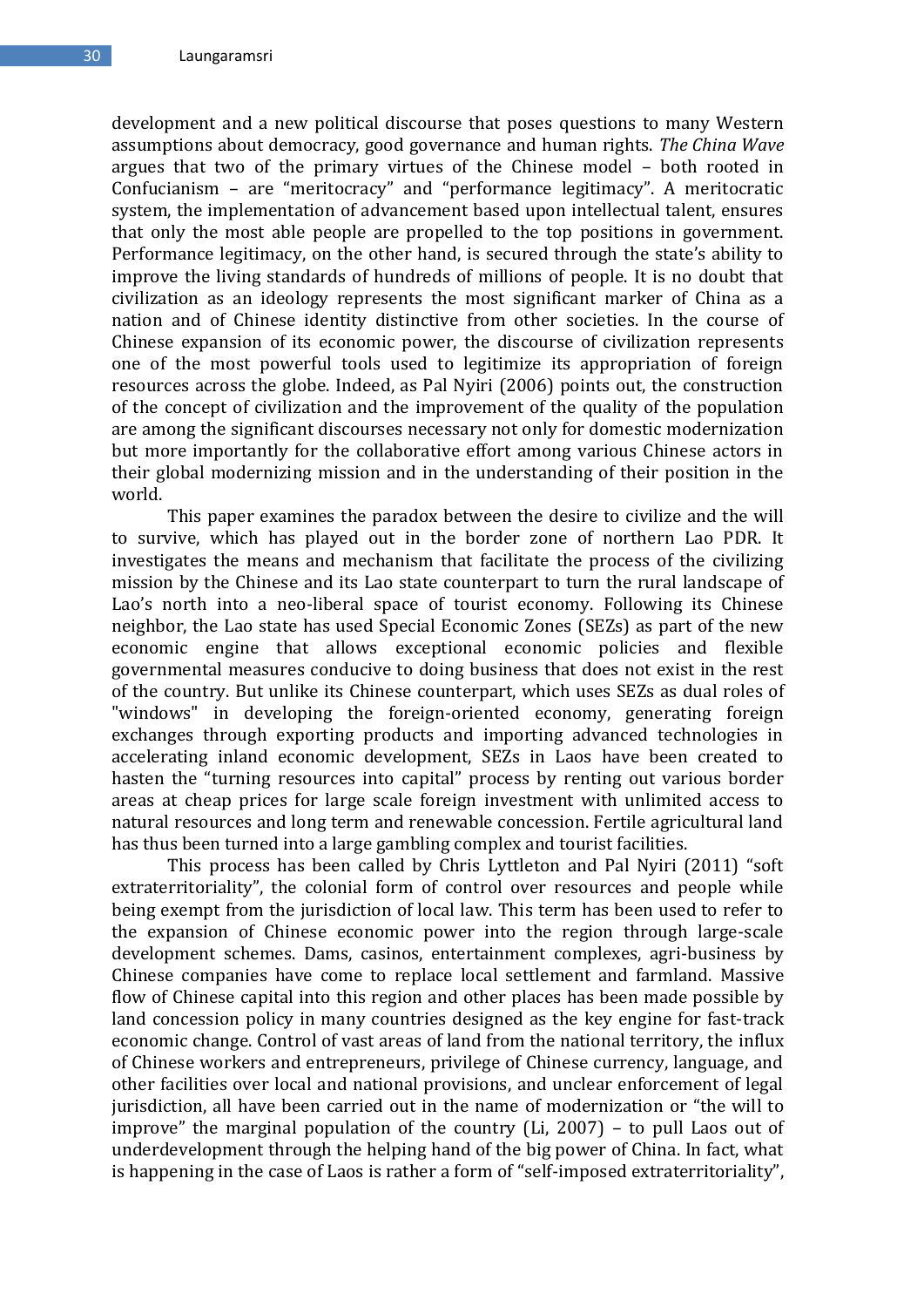a state-capital collaborative project in which the weak state such as Lao PDR has chosen to sacrifice its own sovereign right in exchange of national prosperity.

The use of the concept extraterritoriality to explain economic advancement by contemporary Chinese investments in weaker economic areas raises two important issues. First, it points to an interesting characteristic of the expansion of Chinese investment in the region which involves not only the penetration of market economy but also the alteration of political and judicial practices of its economic counterpart. Second, it demonstrates the post-war collaboration between states and capitalists towards experimentations with flexible sovereignty where different modes of territorialization, authority, and legitimacy are revised and redefined to meet the requirements of economic modernization. The implementation of Special Economic Zones in Laos PDR represents not only the process of self-imposed extraterritoriality but also a form of "commodifying sovereignty" where sovereign rights are commercialized and turned into capital to attract foreign investment. Such practice represents not only the struggle of a weak nation-state to make fast cash and to become economically civilized in the global economy, but also a convenient way to transform the many remote hinterlands into a trans boundary economic gateway. However, the change brought by special economic zone enterprise is drastic and abrupt as it operates through various forms of manipulation and exploitation. While the zone has been turned into a new frontier of the Chinese tycoon who have full rights and power to administrate his territory, influx of Chinese immigrants, massive deprivation of land and livelihood, and narcotic and gambling abuse scandals have come to characterize the new economic border towns of Lao PDR.

This paper also analyzes the different impacts the process of commodifying sovereignty has brought upon various groups of people residing in the zone. While Special Economic Zone has been used by the Lao state as a shortcut to transfer its responsibility of rural modernization to the Chinese patron, the dream of "civilizing the rural subject" has never come to fruition. Being deprived of their land and unable to get access to new resources of livelihood, the Lao people have kept in an "abeyance" -- a state of suspension in between the two worlds of traditional and modern reality in which they neither fully take part. On the other hand, the group of people who have fully engaged in the neo-liberal enterprise of the Chinese are Burmese migrant workers. Despite being exploited, they have arduously managed to seek an opportunity to participate in the labor process fundamental to the building of the new casino empire. These are the agent of neo-liberal subjects that help make the collaborative effort of the Chinese-Lao civilizing mission possible.

## **Situating Neoliberalism**

Neoliberalism as a concept has been an exhortation in political and academic debates. While the term itself is impossible to be defined purely theoretically (Saad-Filho and Johnston, 2005), it is thought of by some scholars as a new paradigm for economic theory and policy-making and a revival of the economic theories of Adam Smith and his intellectual successors in the nineteen century (Clark, 2005; Dag Einar Thorsen and Amund Lie, [http://folk.uio.no/daget/What%20is%20Neo-](http://folk.uio.no/daget/What%20is%20Neo-Liberalism%20FINAL.pdf)[Liberalism%20FINAL.pdf\)](http://folk.uio.no/daget/What%20is%20Neo-Liberalism%20FINAL.pdf). Emerged as an ideological response to the crisis of the "Keynesian welfare state", economists have characterized this form of economy based on the core assumption of self-regulating market, efficient allocation of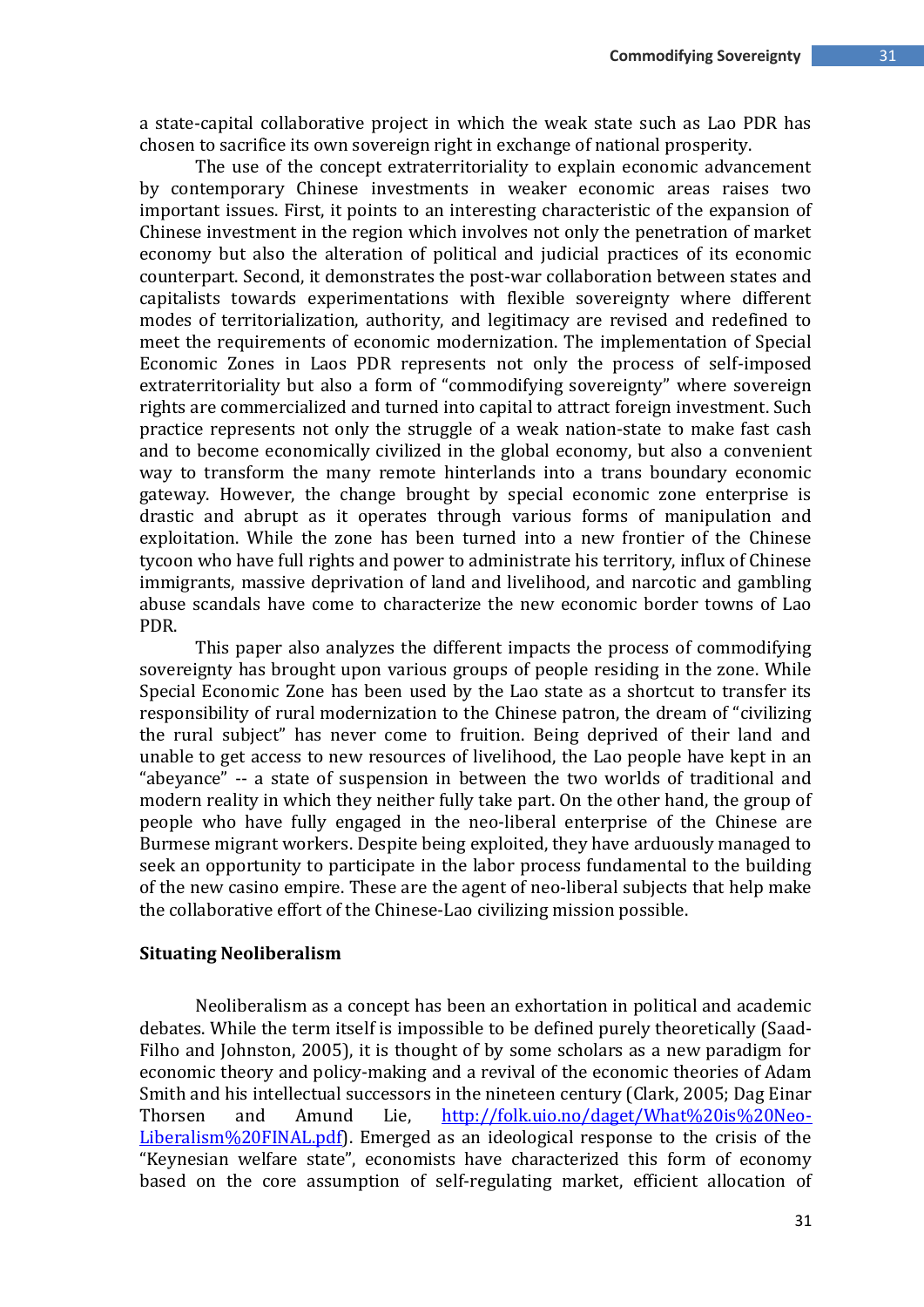resource, reassertion of the fundamental beliefs of the liberal political economy, and the retreat of state intervention from national economy (Friedman, 1962; Munck, 2005; Saad-Fiho and Johnston, 2005). It should be noted that the meaning of neoliberalism has changed over time and there is no agreement among authoritative theorists of neoliberalism such as Friedrich Hayek, Milton Friedman, David Harvey and Noam Chomsky. As Dencik, Redden, Connor and Lekakis (2012) succinctly remark, scholars have come to define neoliberalism from diverse angles -- as political economic program (Hay, 2004; Harvey, 2007 and 2010), as an ideology (Bourdieu and Wacquant, 2001; Giroux, 2008), and as a rationality influencing schemas of thought and processes of analysis (Brown, 2005; Foucault, 2008; Couldry, 2010).

For economists, neo-liberalism is describe as a form of decentralized system of economy where there is minimal state interference and information travels freely and is freely determined at each localized point as demonstrated in the form of free market (Hayek, 1944). The rationale for the self-regulating market and the restriction of the role of the state to certain non-economic spheres such as property right and information asymmetry, according to Friedman is for beneficial consequences (1962). While proponents of neo-liberalism are inclined towards economic utopia produced by the pure and perfect market, which is made possible by financial deregulation, a number of scholars point out the costs of such economic transformation. Pierre Bourdieu, for example, defines neo-liberalism as "a program for destroying collective structures which may impede the pure market logic" (1998). These structures include the nation, work groups, unions, association, cooperatives, or even the family (ibid.). For Bourdieu, powerful laws of the market and de-regulated capital flows come with the dismantling of social structures. As Gilles Châtelet points out, the idea of the social has been replaced by a fixation with the establishment of a fluid, exhilarated and supposedly enlightened capitalism which deploys administrative, institutional, scientific and rational discourses to justify the social cost of economic reforms, the removal of social protection and the acceptance that the price of individual success is the marginalization of large groups of people (Châtelet, 1998 cited in Jutel, 2007: 29).

Similarly, David Harvey sees neoliberalism not as a utopian project "to realize a theoretical design for the reorganization of international capitalism" but a practical political project -- the reconstitution of class power by the global economic elite (Harvey, 2005: 19). The idea of class power underlying the separation between theoretical ideology and practical aspects of neoliberalism is salient in Harvey's analysis. Thus, whereas free market and minimal state interference constitute the core theoretical idea of neoliberal economics, in practice, state interventions are selectively called upon in various economic crises to protect the benefits of economic elites. Another major argument by Harvey relates to the premise of increasing wealth brought by neoliberalism. Despite the assumption by neoliberal theory that underscores the efficiency of market mechanisms in generating wealth compare to forms of state intervention, Harvey maintains that what is at work is not so much about greater wealth but about economic elite's upward redistribution of wealth through 'accumulation by dispossession'. Significant features of accumulation of dispossession include mechanisms such as privatization and commodification, financialization, the management and manipulation of crises, and state redistributions. In essence, what marks neoliberalism as a distinct form of economy is its power to dis-embed the liberal economies from the regulatory framework of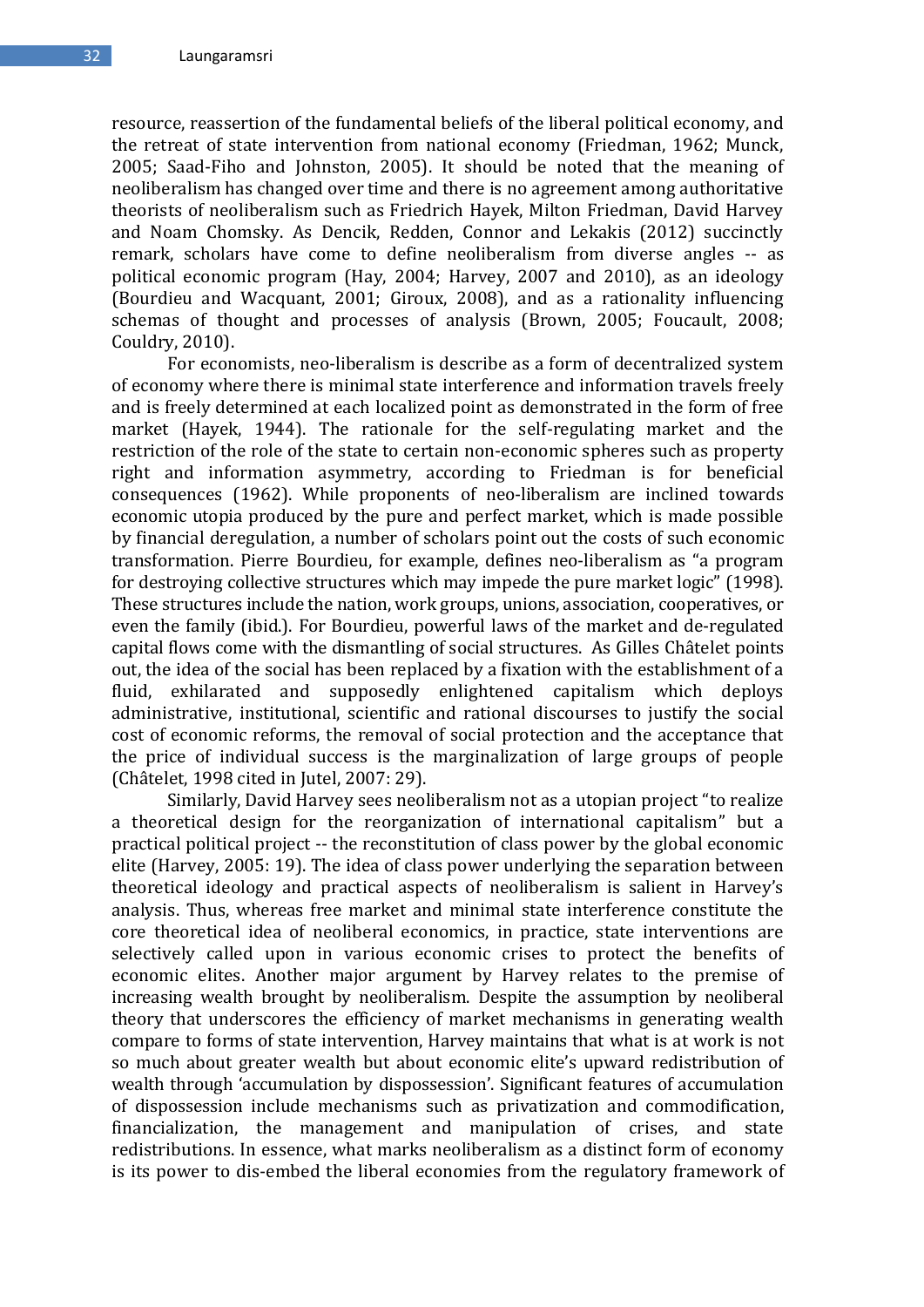the state. A neoliberal state, according to Harvey, demonstrates an "institutional framework characterized by private property rights, individual liberty, free markets, and free trade" (Harvey, 2002: [http://user.chol.com/~moras/DH](http://user.chol.com/~moras/DH-neoliberalism.doc)[neoliberalism.doc\)](http://user.chol.com/~moras/DH-neoliberalism.doc).

Both proponent and antagonist of neoliberalism, despite their distinctive ideology, share a standard model of economic system that can be applied across the global space. The problem with such uniform framework lies in its inability to capture the complex engagement of neoliberalism in a variety of political economic contexts and the diverse outcomes it entails. The critique of such rigid view on a macro-scale or state level is raised by Aihwa Ong who suggests to define neoliberalism differently. According to Ong, neoliberalism should not be viewed as a fixed set of characteristics with expectable outcomes but "as a logic of governing that migrates and is selectively taken up in diverse political contexts" (Ong, 2006: 3). Previous formulations of neoliberalism tend to emphasize the aspect of economic management at the level of the state while neglecting other institutions and diverse actors. Ong calls this formulation, Neoliberalism with a big 'N' which has with it the shortcoming of collapsing multiple socio-political values into a single measure of structure (ibid.: 4). In taking neoliberalism as a migratory set of practices or mobile technology, neoliberalism with a small 'n' is defined by Ong as "a technology of governing 'free subjects' that co-exists with other political rationalities" (ibid.). Thus nation-states with different political economic designs might opt to use different strategies of governing and management of populations, which might not necessarily be analogous to the model operated in the West. As Ong points out, neoliberalism in Asia is less interested in taking on norms of efficiency, transparency, accountability, and individual freedom and more about encouraging self-actualizing or self-enterprising subjects in order to create an enterprising subjectivity in elite subjects (ibid.). In socialist states, such as China and elsewhere, while neoliberal logic often works through a new economic mechanism and market reform, it is done so by certain control of the state.

Neoliberalism is therefore not a universal structural condition but a 'global assemblage' in which the spread of neoliberalism is articulated in specific situations, or territorialized in new material, collective, and discursive relationship (Ong and Collier, 2005). Therefore, pro-market policies in many authoritarian societies often coexist with repressive laws and the promotion of private entrepreneurial benefits over communal rights and livelihood of local people. In various Asian contexts, neoliberal technologies also invoke forms and space of exception to normal political systems and practices. Special zones and high tech zones in China and Malaysia respectively are examples of the way in which neoliberalism and its differential articulation with certain political configurations have carved out space of exception distinct from general national terrain for selectively educated population targets. While laws and regulations have been made situational to attract educated and enterprising citizens, the subjugation and subjectivization of the individual is no longer located within the confines of the institution and disciplined within its spatial imaginary but is now operated by markets as the new instrument of control (Thierry, 2007). In the case of Laos, neoliberalism as exception has been practiced and made possible through an amalgamation of external and transnational force of the Chinese neoliberal value of self-actualizing and self-enterprising, repressive regime towards political and economic freedom, and the demand towards accelerated-pace of modernity. Over the past decade, the national policy of special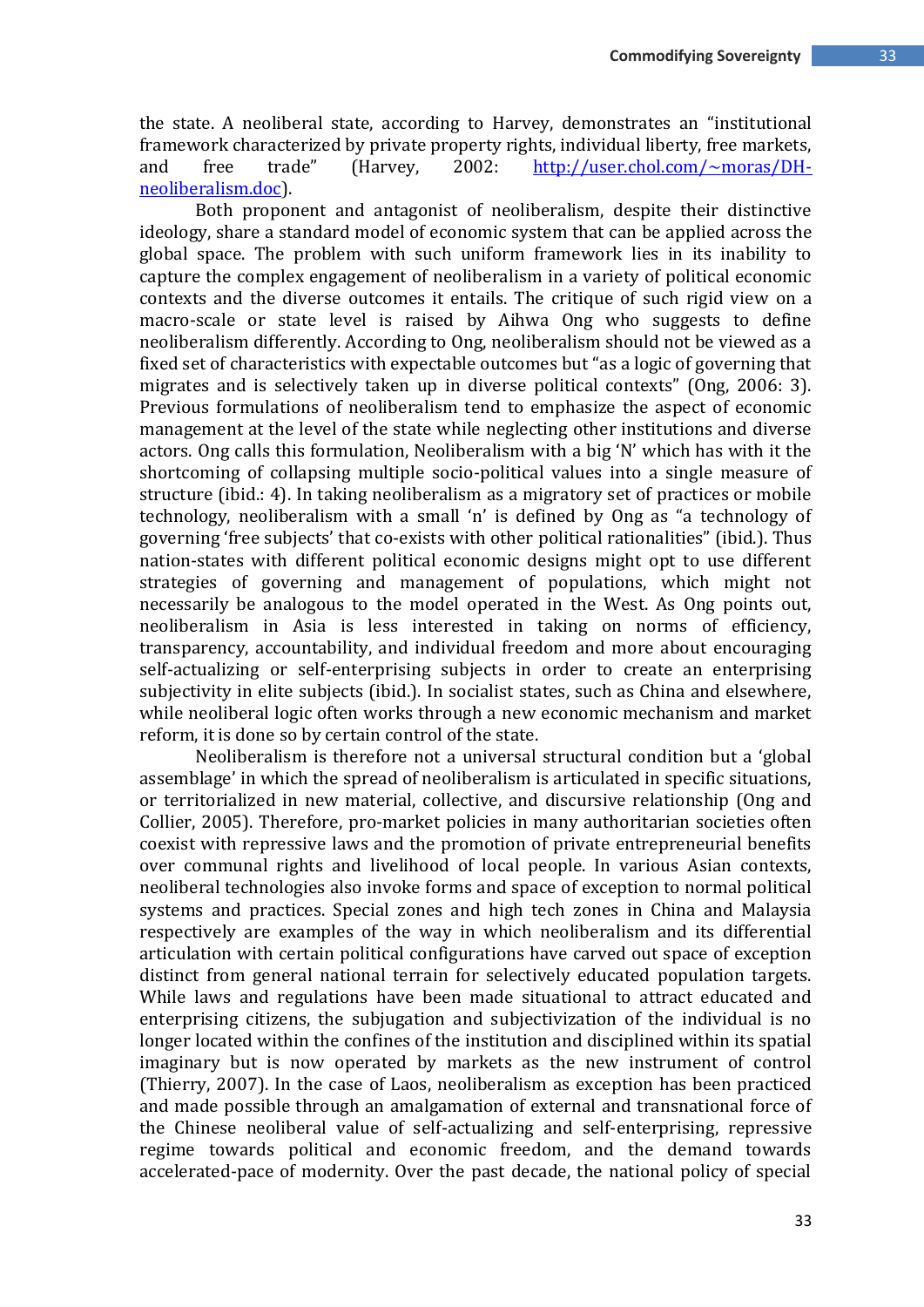economic zones to attract foreign investors has been developed in many areas throughout the country. Similar to other developing countries in the region, certain laws and regulations have been amended in response to the need of massive investment. The interplay between transnational neoliberal logic and national forces has created a state of exception where "the free co-exist with the unfree, unbridled knowledge flows and yet there are limits on knowledge" (Ong, 2006: 6), which has fragmented national space and its population. Such interaction, as will be demonstrated in this paper, has produced a complex form of governing and subjectification where both abjection and recalibration constitute the new experiences among the marginal people who engage in the Chinese-style neoliberalism.

## **Dreamland and the Desire to Civilize**

In an interview with Zhao Wei by CCTV in 2012 [\(http://v.youku.com/v\\_show/id\\_XMjY3MjY2MTI4.html](http://v.youku.com/v_show/id_XMjY3MjY2MTI4.html) accessed 20/12/2012), Zhao Wei, the Chinese tycoon of Kings Roman company reflects on how past experiences, personal nostalgia, and the will to civilize have culminated in the initiation of the Golden Triangle Special Economic Zone at the northern Lao border:

*Previously, this area was lowland, filled with reed grass. Since last year the level of the land has gradually increased. We have developed this land, adjusting its level and deepening the water level. Now the water is deep enough, underground water has also been found. We have built a[n] island similar to China's Suzhou garden with Chinese civilization. Our goal is to turn the Golden Triangle into a developed economic zone, to become a peaceful development zone. The history will recognize my effort. Human capability will be represented in the prosperity of economy. If this goal is reached, I'll be more than happy[…] The biggest obstacle is that villagers here do not understand us. We have rented all the land and forest. [The Lao government] told us to preserve [the forest],*  take good care of it. But when we planted forest, they would come to cut it *down, burn it down. After having burning it in May, they would go and dig the soil to plant things, without paying any attention to its effect. We can't go around, arrest, beat up, and fine these villagers who burn the forest. If we do so, it will cause ethnic issues here. To deal with this situation, we have to be openminded. What we have done nowadays are based on two principles, first it must bring good benefit to the Lao people. It should not upset friends around me. Second, it might improve my employees, making the Lao people, the Lao government better. If we can do so, this area is successfully developed[…]The Lao government gives us the sky. In return we will build a beautiful city as a gratitude to the Lao people. When pretty Lao children came to our company, what make us happy and delighted is their smiles. Their smiling faces show happiness. This makes me feel happy, really happy.*

Zhao Wei's expression is by no means new. Indeed, it reflects the 'Imperialist Nostalgia' (Rosaldo, 1989) and the desire to create cultural imitation. For the colonizer, as many scholars have pointed out, to civilize is to mold and subjugate its subjects in the image of the ruler (Rosaldo, 1987; Bhabha, 1994; Ferguson, 2002). The Lao frontier thus represents a nostalgic space of the prosperous China, an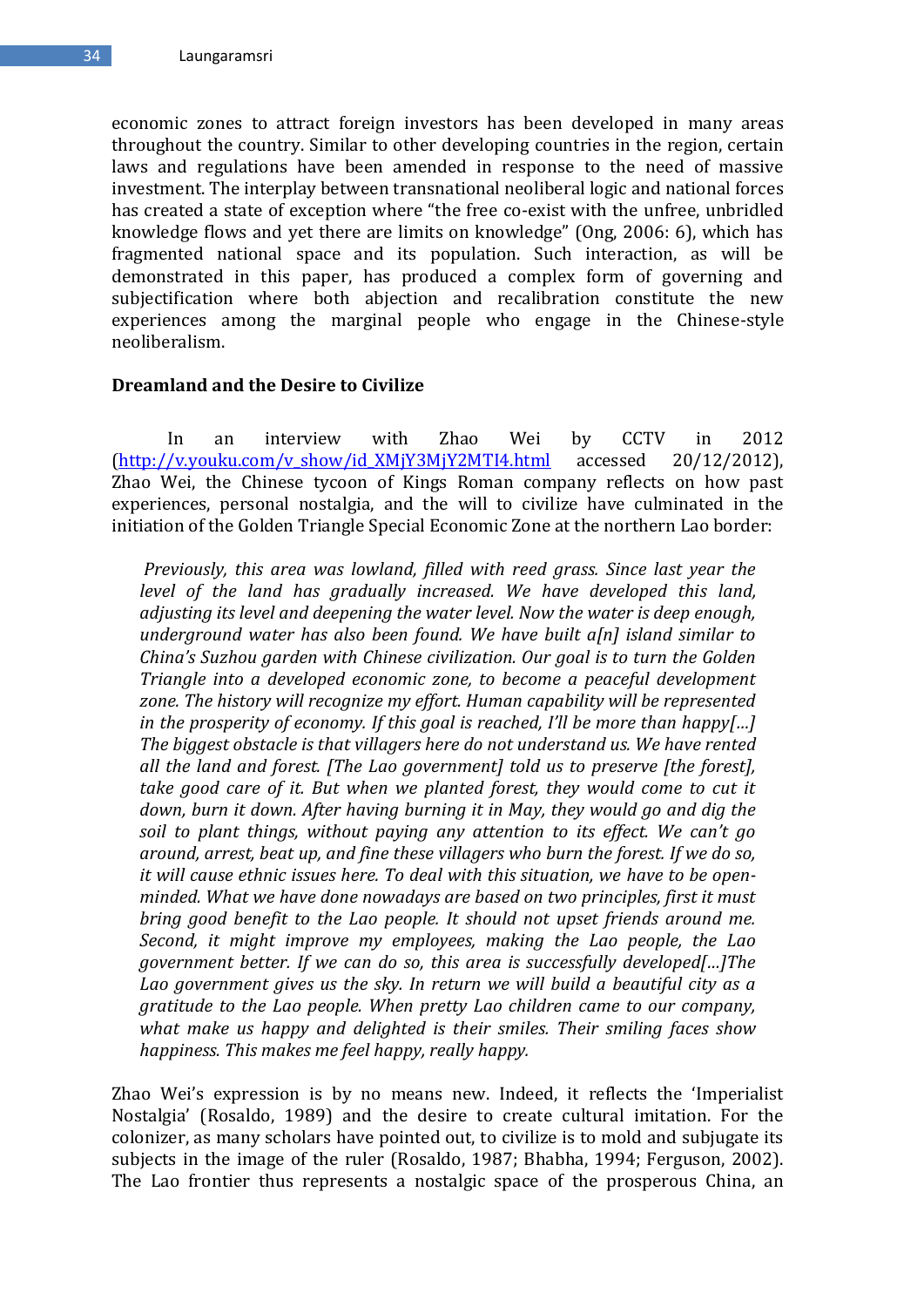allegory where imitation is made to express the yearning of imperial homesickness. But as Rosaldo argues, imperialist nostalgia develops alongside a certain sense of mission, "the white man's burden," where civilized nations stand duty-bound to uplift so-called savage ones (Rosaldo, ibid.). As mood of emotion, imperialist nostalgia also has with it, the power to disguise that makes racial domination appear innocent and pure, an idealized fantasy that conceals violence and exploitation. The desire to civilize and to re-invent cultural progress thus constitutes ideological stances that justify colonial and imperial domination.

What the nostalgic rhetoric of the Chinese tycoon fails to reveal is the fact that such civilizing enterprise involves massive transformation/destruction of landscape and livelihood. Established in 2007, the Golden Triangle Special Economic Zone is located at the triangle between Thailand, Laos, and Myanmar in Bo Keo Province across Chiang Saen District of Chiang Rai Province. Owned by Chinese Kings Romans company, it claims to bring the world of glamour to northern border of Laos by making this Special Economic Zone one of the top international entertainment places in the globe.<sup>3</sup> A large area of 3,000 hectares of land on a 75year lease has been granted to the company in exchange of a total investment of US\$2 billion. If completed, the development of the Zone will result in resettlements of 9 villages along the Mekong River, while all the farmland, garden, and pasture will be expropriated to pave way for the entertainment complex. Kings Roman claims that on completion of this gigantic project, the whole complex would employ 5,000 workers and an estimated 300 domestic and foreign companies would be operating in this zone. Presently, it has 20 new start-ups, seven hotels and a total casino entertainment center. By 2020, the Zone would have a trade center, a five star hotel, an entertainment center, casino, bank, golf course, school, hospital, airport, harbor and a service center.

Golden Triangle SEZ, as claimed by Zhao Wei, is the hub that would connect the three countries of Laos, Thailand, and China together and to facilitate the flow of investment and tourism in this region. It is also expected that through this project, it will increase the number of Chinese tourists into Laos and Thailand. With the new policy of border crossing, border pass will be used to replace visa application. Of all the SEZs in Lao PDR, the Golden Triangle SEZ represents one of the most favorable enterprises in the eyes of the Lao government. Despite the constant rumor of drug and gambling abuse within the casino, the Lao government continues to praise this SEZ as the most successful model of economic development in the border area. In the Evaluation Report of Socio-Economic Development and management of Special Economic Zone in 2000-2011, Boonpen Munphosai, the Minister of Government Office and Vice Chair of National Committee of Special Economic Zone states, SEZ development has been well-taken off by developers, especially the infra-structure development in the far remote area. The construction of roads and buildings in Golden Triangle and Boten-dankham SEZs have been successful beyond expectation of what has been planned. It has brought a new feature to the rural area. The transportation is now convenient. The zone has created a number of new job

1

<sup>&</sup>lt;sup>3</sup> In the website of Kings Romans, various foreign business sectors were listed as joint ventures in the SEZ including the rice company from China, the Lao Development Bank, the Cambodian casino enterprise, the Chinese transportation company, the Chong Ching construction, Kings Romans, Bangkok Bank of Thailand, Dong Men agri-business group, the Yunnan agricultural company, and the horticultural company, etc. In reality, these enterprises have never physically existed in the zone.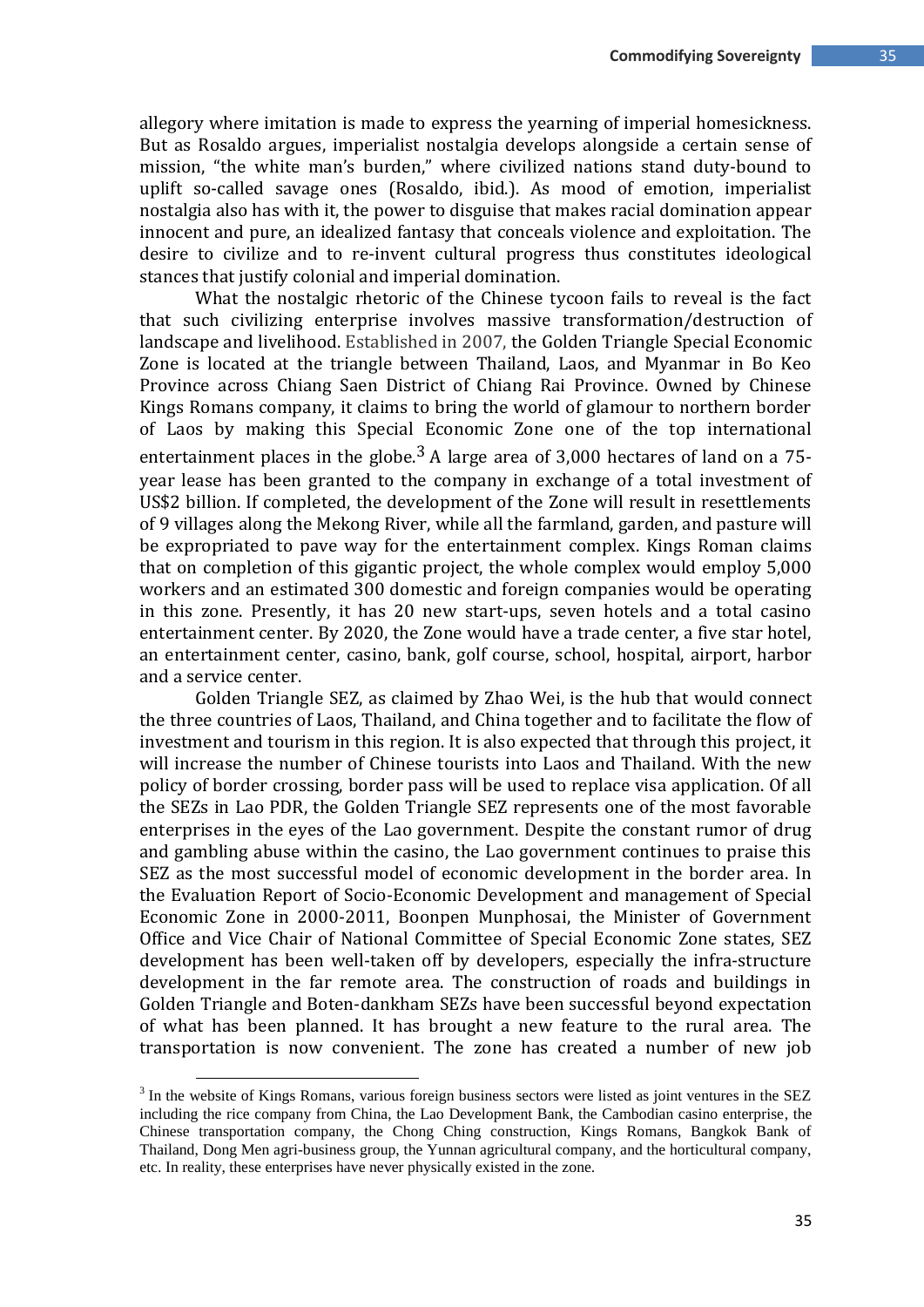opportunities for local people. The developers have delivered tax and other revenues to the government according to the contract. They have also turned the messy swamp area into a new modern city.<sup>4</sup>

#### **The Local Emperor, the Casino Empire, and the Making of Neo-liberal Space**

Chinese comprises the major investors in Lao SEZ who contribute the highest value of investment. For the Lao government, they are perceived as serious investors who "really have money" (*Mee Ngern Thae Thae*) and have an intension to invest. Although the SEZ in Laos started at Savan-seno with the Thai investment, the development has been unsuccessful. Compare to the Chinese, the Lao government see Thai businessmen as speculators, if not brokers who did not have a serious intention for investment. It is believed that the Chinese are the one who help make SEZ materialized. As a result, the Lao government has put its highest hope and faith in China to help bring progress into SEZ, making it the express way to turn Laos towards economic prosperity. Of all the ten approved Special and Specific Economic Zones, five have been operating by Chinese companies. The Golden Triangle Economic Zone has been branded by the Lao government as the model Special Economic Zone that has been made successful by the "committed" Chinese investor such as Zhao Wei. Over the course of five years since the initiation of the Golden Economic Zone in 2007, not only has Zhao Wei become the most trusted foreign investors in Laos, but his famous Zone has been the most popular sites of visit by high ranking Lao government officials.

Originally from Heilongjiang, in Harbin province of the cold north of Dong Bei, Zhao Wei built up his fame and economic success from illicit business of casino in Meng La, the border town between China and Myanmar. Since gambling is considered an illegal business in China, the Chinese government used every method to squeeze his luxurious casino enterprise, ranging from cutting off electricity and water supplies to prohibiting the Chinese to cross into his area.<sup>5</sup> Under such pressure, Zhao Wei and his family fled to Ton Phueng, and built up another casino empire where the land is cheap and the state is flexible. The business this time is no longer underground but is formalized. His casino complex has received a warm welcome and strong support from the Lao government. Zhao registered his new company under the name Jin Moo Mian or Kings Romans in Hong Kong (known as Dok Ngiw Kham in Lao). The plan to rebuild his casino complex is ambitious, Golden Triangle Casino is impressively larger than the Lan Tu casino in Meng La, and more fanciful in terms of entertainment facilities. Many high ranking official of Lao government are excited by this gigantic enterprise. They came for visits several times and returned with huge amount of pocket money. With his massive investment, Zhao promises to turn the "unused" hinterland of Ton Phueng into a new metropole that would link Thailand, Laos, and China together. In his own words, "I come to help the poor farmers of Laos out of poverty, and drug problem, by turning this area into a tourist city" (Asian Commerce Magazine, 2003: 13). It is

**.** 

<sup>4</sup> Boonpen Munphosai, Minister of Government Office, Vice Chair of NCSEZ, October 18, 2011. The idea "new modern city" *(nawa nakorn*) has become the state slogan that is used to describe thefuture of the Ton Phueng border district. It should be noted that the term "*nakorn*" or city is currently used only for Vientiane, the capital of the country.

<sup>&</sup>lt;sup>5</sup> See also, Pal Nyiri, "The Enclave of Improvement".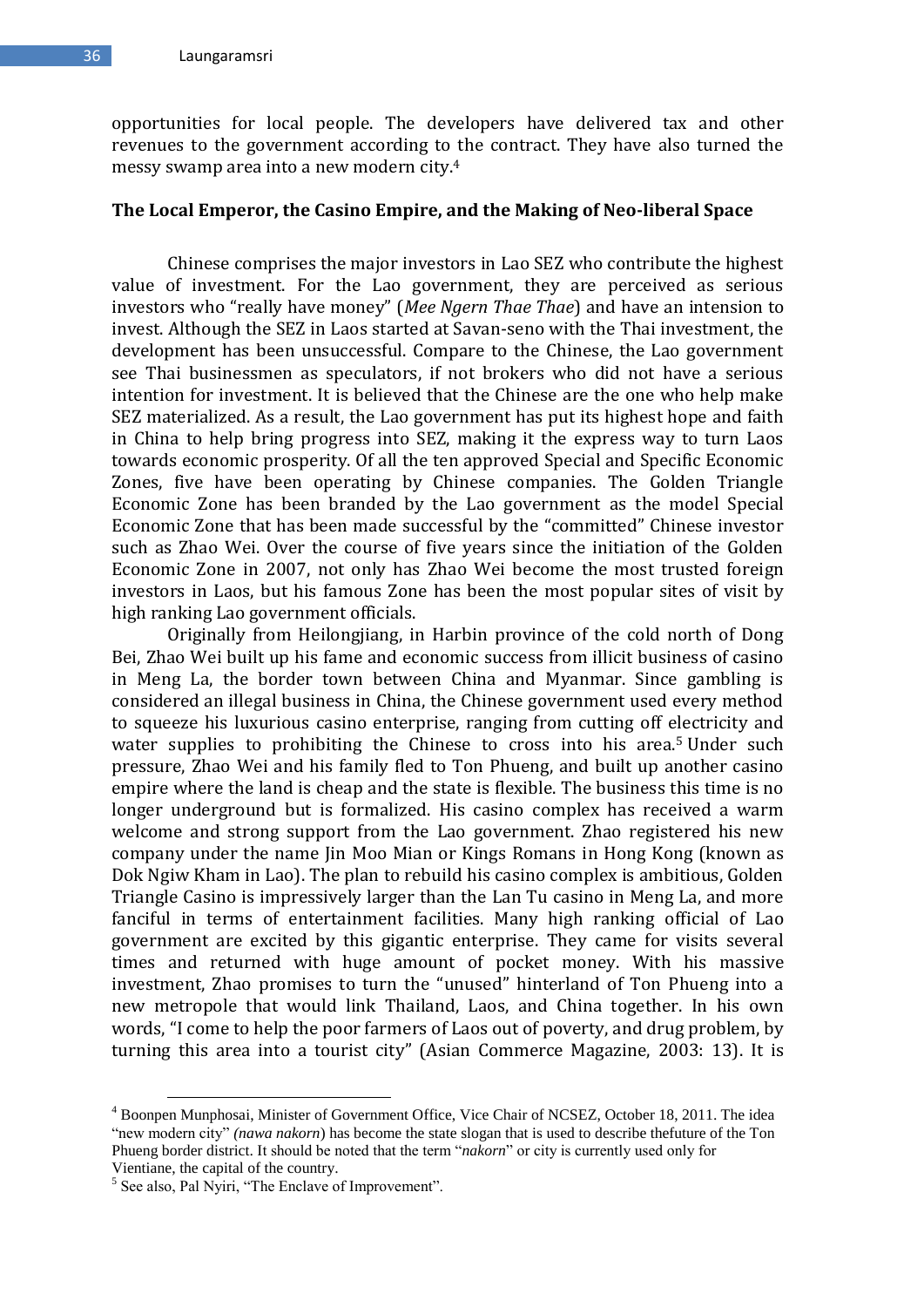Entering into the King Romans Empire was a remarkable experience. Although Ton Phueng is a Lao border area, it is no longer a Lao region. Zhao Wei has turned the 800 hectare of once fertile land of agriculture into a casino town with Chinese shops, restaurants, apartments, hotels, supermarkets massage parlors, and two large marketplaces. A plan to build an international airport is underway to link China's Shen Du and Ton Phueng together. The majority of the residents of the Zone are Chinese with a number of Burmese laborers and Lao residents. The language of communication is Chinese. People live in China time, which is one hour ahead of that of Lao. The SEZ has its own rules and regulations (taxation, rent, fee, punishment) with Zhao Wei as the head of the town. Indeed Zhao Wei is often referred to by the Chinese residents here as *Tǔ Huangdi* -- the local tyrant/emperor, and *Shān Gāo Huangdi Yuǎn* -- the powerful lord in the area unreachable by the emperor.<sup>6</sup>

In "The Chinese Axis: Zoning Technologies and Variegated Sovereignty" (2004), Aiwah Ong argues that zoning technologies represent an effective strategy of re-territorialization that create zones of political exceptions to normalized Chinese rules generating conditions of what she calls 'variegated sovereignty' that expand economic networks and promote political integration. In their endeavor to compete in the global economy, many states in East and Southeast Asia make "exceptions" to their usual practices of governing. Special Economic Zones (SEZ) represents an example of this strategy. The new economic geographies areas are largely separated from the rest of the society, free from government control, and within which the market is given more or less free reign. Such national geography has been reterritorialized and turned into a zone of exception, a neoliberal space governed by the logic of market. While neo-liberalism creates a space of exception exempt from sovereign control of the state, its flexible process of regulation has also allowed several types of neo-liberal subject to thrive. These are people who have been primarily driven by the neoliberal/market force, escape the power/control of the state by connecting themselves to multiple prospective places, and engage in multiple forms of citizenship that often time transcend and challenge the sovereignty of the state. Unlike diaspora, they did not develop their identity and community through the idea of homeland or desire to return to homeland, though such rhetoric is often used as a strategy of appropriation. The lives of these people are characterized by constant travelling and moving towards a more potential economic arena. The zone of exception allows them to make use of their multiple identities and networks to gain access to resources and maximize available benefits.

Zhao Wei represents the good example of the neo-liberal subject who attempts to negotiate his national identity in neo-liberal terms. For him, being Chinese means being a good patron whose good image is important for economic advancement. As he puts it, "Living in a foreign country, I have to be careful about what I speak and what I do. At the same time, I have taught my King Romans employees to be careful too. We have to pay attention to our personalities, showing

1

<sup>&</sup>lt;sup>6</sup> Despite the reputation of Zhao Wei as the powerful lord of the Golden Triangle Special

Economic Zone, it is known that the one behind this gigantic business is his wife. Zhao's wife is Taiwanese, who plays a major role in managing the Casino and its related business in Jin Moo Mien SEZ. It is said that the wife is the real investor in this zone and is the most powerful figure who controls the economic system in the SEZ. Zhao Wei, however, deals mostly with the Lao government. In addition, Zhao's daughter runs most of the computer and internet shops in the SEZ.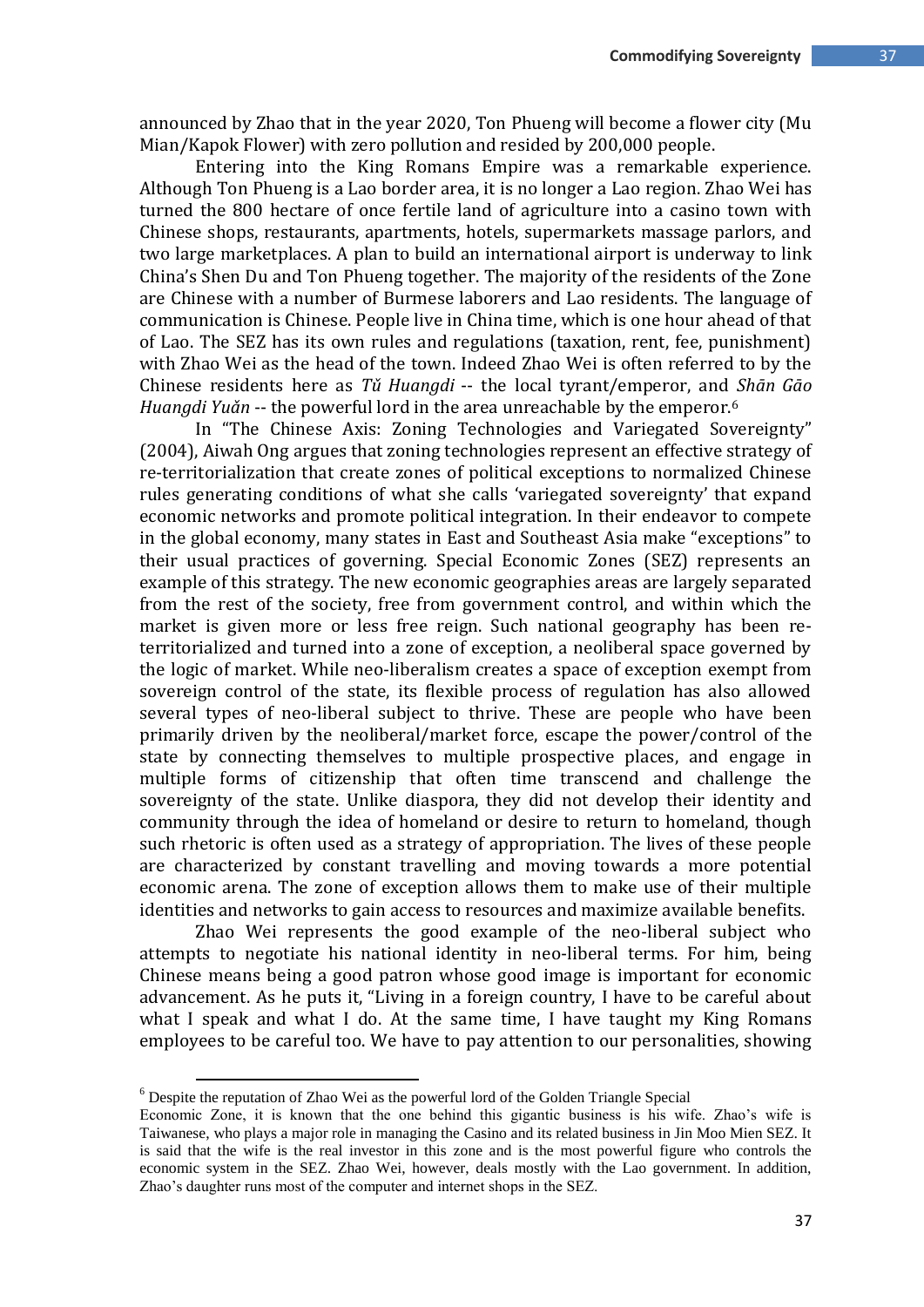good personalities to people. That way we can save the image of the Chinese" [\(http://v.youku.com/v\\_show/ id\\_XMjY3MjY2MTI4.html/](http://v.youku.com/v_show/%20id_XMjY3MjY2MTI4.html/) accessed 20/12/2012). Other Chinese who entered into the Special Economic Zone came from a variety of places and with different backgrounds. Most of the time, these are not individuals but entered into the special economic zone through several kinds of networks. The majority of the Chinese who migrated into the Zone came through the so-called Dong Bei network, the home region of Zhao Wei. Some of these Chinese have close connection with the Zhao family. Other Dong Bei families established major business enterprises fundamental to the casino economy such as hotel, restaurant, and entertainment facilities. The Dong Bei people have more privileges than the other Chinese in this zone and are influential groups. Most of them learned about the new economic opportunity along the Lao border through the advertisements by the Kings Roman company in Chinese media.

The owner of the supermarket next to the hotel where I stayed during my field visit has opened her store for almost half a year. Her son used to work in the casino in Boten and moved here to work as an employee in the casino. She and her husband, former farmers from Harbin, Dong Bei, followed their son to seek economic prospect in this faraway land. It was their first time to travel across the country. Most of the products in her store are from Xishuanbanna where her husband transports them across the Boten-Mohan borders once every 2-3 months. Even though they have to pay customs duty on both sides of the Chinese-Lao border, they are not required to pay any income tax in this zone within the period of three years. The average income of 5,000-10,000 yuan is good enough compared with the economic life in Dong Bei. There are also people from other regions such as Sichuān Shěng, Yunnan, Kwang Dong, and Kwan Si. These people open restaurants, hotels, and entertainment businesses. Most Chinese in this area show trust and respect for Zhao Wei and his ability to make this area prosper. It should be noted that the movement of Chinese from Dong Bei, Sichuan, and Yunnan is made possible through networks. The family network represents the fundamental characteristic of this flow of the mainland Chinese towards search for new economic opportunity outside their hometown. These people did not intend to settle down permanently in Ton Phueng but planned to earn some income for a couple of years before returning to China. The second type of Chinese in this area is overland Chinese. Most of these people are second-generation Chinese from various places such as Chiang Rai's Doi Mae Salong, and Shan State's La Shio. Often times, these Chinese are the minority, living at the edge of the nation-state. Border development in the form of SEZ has offered these minorities an economic opportunity and space for trans-border experiences. Living in the interstices has made an acquisition of multiple identities, multilingual, and flexible citizenship necessary. Although this qualification is often deprecated by the state, it is found valuable at the SEZ. Several people working at Kings Roman are of this type of border minority.

The person who arranged transportation to cross the Mekong to the casino for my research assistants and me is one good example. When I asked about his name, he responded that it was Jirayut, a Thai name. He spoke Chinese to my assistants with a Yunnanese accent. When I asked him where he is from, he replied that he was from around here, which implies that he is Thai. But to my Chinese researchers, he said he is also Chinese. While waiting for someone to process our border crossing documents, he was reading Thairath, a Thai newspaper. Another border person we met was a hotel manager near the casino complex. This person is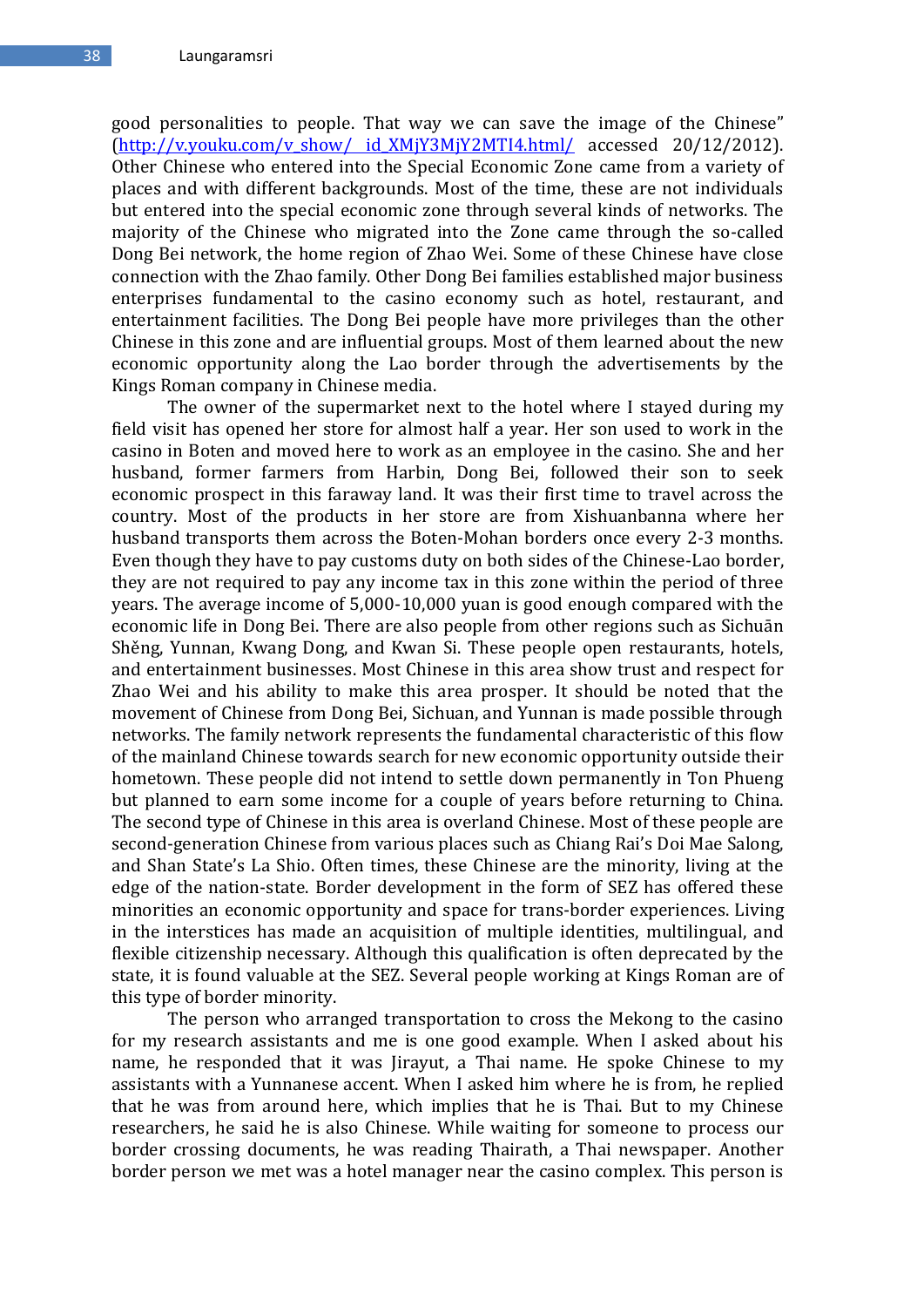border between Myanmar and Thailand, this woman speaks good Chinese and communicates well in Thai. Indeed, as a zone of exception, the Golden Triangle Special Economic Zone has attracted a number of the border people who found themselves fitting well in this "out of state" place. Flexible as it is, there is no need for these people to declare their national ID card, which some of them might not have, and there is no problem for them to cross the border back and forth between Laos, Myanmar, and China. The advent of Special Economic Zone has thus turned the border into a neo-liberal space where sovereignty has given way to the force of market. However, such a process is not without its costs. The paradox of this "zone of exception" lies in the fact that while the market force has claimed to redefine the idea of sovereignty and right in neoliberal term (economic freedom and flexible sovereignty), the process of such redefining is often coercive, politically repressive, and operated through state machinery.

# **Commodifying Sovereignty and Discourse Coalition: "We will Turn the Wild Frontier into a Modern City"**

*Some opinions posit that special economic zones will create unequal economic balance due to the implementation of different policies towards investors within and outside the zones. This kind of opinion might be right in the short term. But in the long run, if we have an appropriate mechanism and administration, special economic zone development will be the key engine to accelerate development, connecting [Laos] with regional and international economy, creating employments, and bring poverty eradication into a wider scope* (Boonpen Munphosai, Minister of Government Office, Vice Chair of NCSEZ, October 18, 2011).

In making extraterritoriality possible in the postcolonial period, both Lao state and developers have joined hands to create their collaborative justification. Narratives about how poor and backward it is in the border area of Lao have been constructed, shared, and made legitimate to support the necessities of SEZ. For the Lao government, it is the area beyond their economic capacity to make any change. As Kheungkham Keonuchan, Director of Planning and Evaluation Division, the Secretariat to NCSEZ puts it, "The reasons we granted right[s] to develop the golden triangle into SEZ are twofold: it is a far remote area and it is precarious to drug problem[s]. When development gets in there, people will be better off, they will be protected".<sup>7</sup> The Chinese came as an economic savior who promised to help bring Laos out of underdevelopment, to rescue them from a state of lagging behind, and to fulfill the dream towards modernity initiated by the founder of the modern Lao country, Kaisone Phomvihane. Even though it is an unequal deal, it is the only solution as far as the Lao state sees it. It is believed that SEZ is the second best investment strategy suitable for this poor country that has very limited economic capacity for infrastructure development. As Kheungkham argues, "there are good results, but we can't deny that there will also be some impacts. But this is all with

**.** 

<sup>&</sup>lt;sup>7</sup> Interview, December 15, 2011.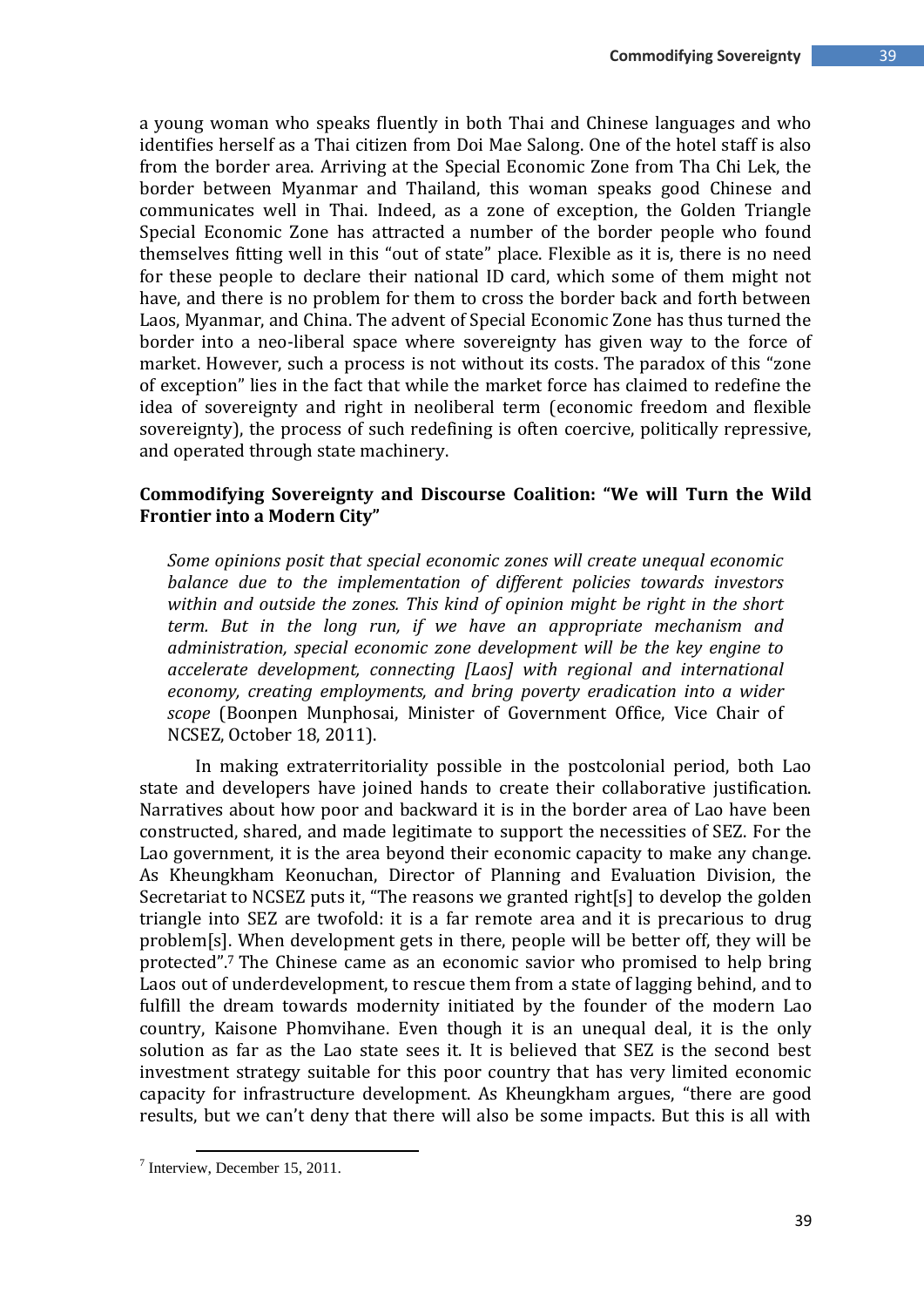good intention. After all, everyone will mutually benefit from this kind of development […][T]he government doesn't have sufficient capital. That's why we have lower bargaining power. But we have tried our best to protect the interest of people. At the same time, we need investment. This is the reason why we have to have a special policy".<sup>8</sup>

As a process of transformation by which goods, services, or other entities are assigned economic value, commodification has become the strategic tool in the Lao path towards modernization. Commodifying sovereignty is a process by which the right to rule is given an economic value and thus allows market to function to replace other social or political values. It is therefore not only a transformation of commodity, but a modification of relationship where state-citizen-territory relationship is now tainted by commercial value. In an unequal power relation between Laos and China, the Lao state has no choice but to turn their sovereignty into commodity by granting full rights of economic exploitation of resources to the Chinese investors while depriving the right of its own citizens. The differentiated treatment of citizens is defined by anthropologist Aiwah Ong as 'gradated sovereignty' (2008). Discursive practice about backwardness, the need for development, poverty are thus the significant mechanism that help make the process of commodifying sovereignty in the form of Special Economic Zone justifiable. For Chinese investors, it is their mission to turn the backward hinterland into a prosperous country, a civilizing mission the Lao themselves cannot pursue. It is a dream that Zhao Wei, the key developer of Golden Triangle SEZ, states in various interviews as, "Laos really lags behind. The country is poor. The people are conservative. They have seen [the] fruit[s] of development in China. They thought China has many SEZs and would like to follow suit. When I first arrived here, it was a poor region. There were *kapok* flowers blooming everywhere. Lao people are kind and welcoming [to] me. But they are poor. There was nothing here. You had to sleep on a mat. In [the] summer season, it was so dry. I came to work here, staying with villagers, thinking about how to develop this place. […] I wanted to help them out of poverty. One day when I get old and look back here [sic]. It has become the famous SEZ well known throughout the world".

Zhao Wei's statement about Laos and its people are typical. It resonates the perception among the Chinese officials towards the underdeveloped Lao population. As the statement in the North Plan by the Yunnan Province Development and Reform Commission clearly states: "The mentalities of most people are still at the starting stage of agricultural economic development, which is unsuitable for development of market economy and economic globalization. Their awareness of development, competition, openness and self-reliance and hard working still need to be improved" (Northern Laos Industrial Economic Development and Cooperation Planning Preparation Group, 2008: 15). The idea that the GMS people possess backward mentalities while their homelands are poor and need to be transformed is central to the discourse of development in China. This type of attitude is also endorsed by the Lao government. The discourse coalition co-produced by both the developer and the one being developed reinforces the image of the Lao hinterland as a desolate and stagnant area disconnected from any type of market economy. For the Lao state, it is the sign of backwardness incompatible with- and obstructing the dream for a new modern Lao country. Yet, for the Chinese, it is a challenging

**.** 

<sup>8</sup> Interview, December 15, 2011.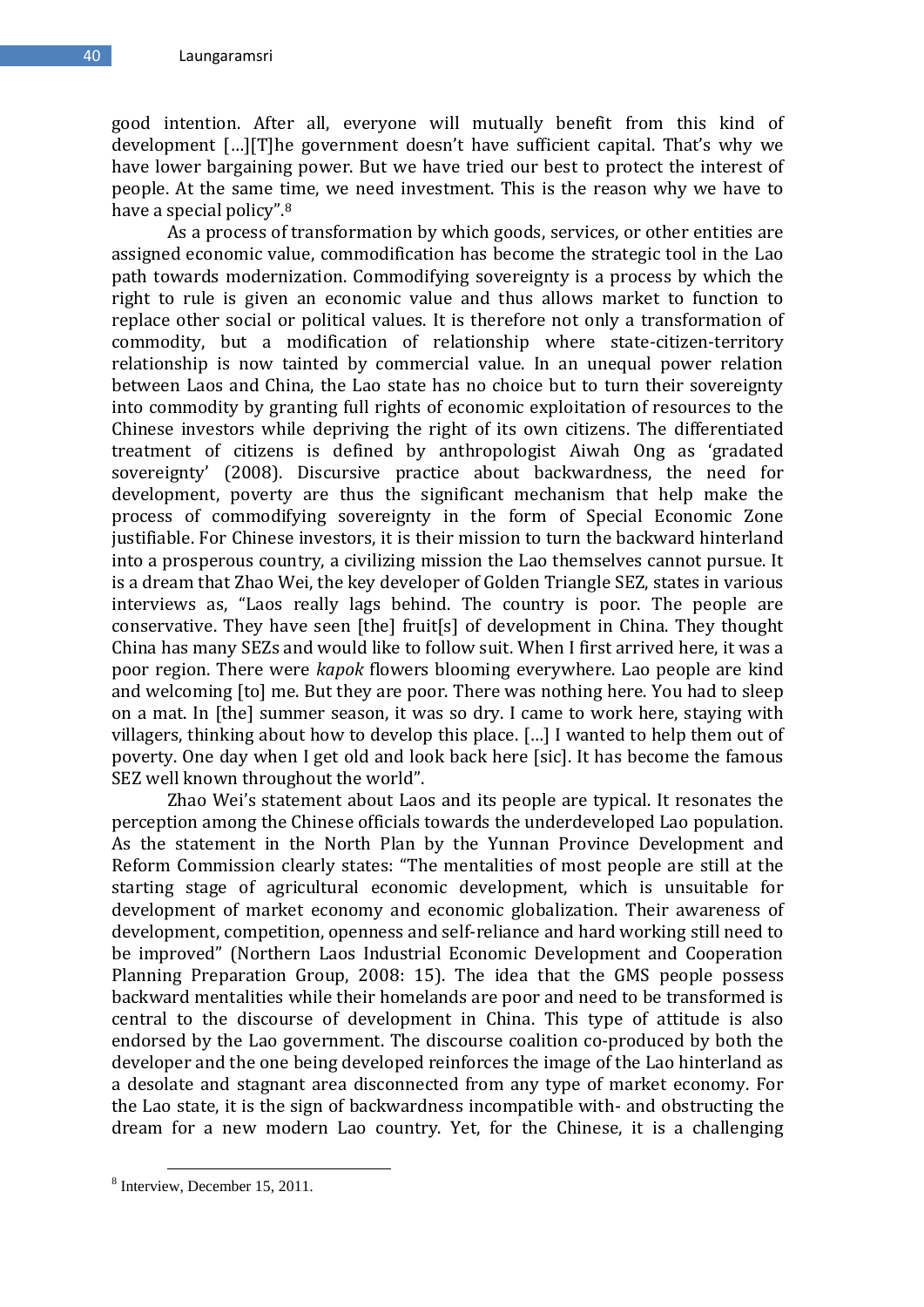civilizing mission, an exciting enterprise on how to turn the unknown wild frontier of Laos' north into a famous and profitable region. The mission itself is even thought of as sacred. As Zhao Wei puts it, "Doing business is like making merit. Businesssociety, they grow together". Although the drives towards civilization are different, both parties share the same dream of re-structuring the frontier towards modernity. In the words of Zhao Wei:

*Golden Triangle is not far away from Cheng Du. I am quite interested in tourist resources in Cheng Du. We can develop this zone into a tourist center that both send[s] tourists to Cheng Du and attract[s] international tourists into this area. At the same time, I also hope that Cheng Du would be interested in tourism in northern Thailand. We can help link all the tourist industries together. Next year (2012), the main objectives of the zone are to build an international airport and two 18-hole golf courses, to develop an entertainment and recreation centers on the Moo Mien Island. These development schemes require collaborations from a number of investors. My dream and my goal are [sic] to develop this zone into a big city, the second largest to Vientiane. When I am old and it is inconvenient to travel, I would be able to envisage—every time people see the Kapok flowers, they will think about this zone.*

## **The Civilizing Mechanism: Deception, Coercion, and Abeyance**

The dream constructed by the Chinese developer and the Lao state is, however, not necessarily shared by local people living at the golden triangle border who are defined as development target. Nor does the picture of poor borderland correspond with the actual reality of the community. On the contrary, what has been portrayed as the wild frontier, Ton Phueng, is one of the most fertile agricultural areas along the Mekong river. Prior to the approval of the government to turn this whole town into a Special Economic Zone, the Lao Ministry of Culture also wanted to join hand with Thailand to propose to the UNESCO a joint world heritage site of Suvannakhomkham and Chiang Saen -- the Trans-boundary Archaeological Urban Complex of Chiang Saen and Suvannakhomkham. It is known that both Chiang Saen and Suvannakhomkham share a 500-600 years of ancient history across the Mekong river. Also known as "Nakhone Chianglao" and "Nakhone Ngern Yang" the city is believed to originally be established during the first millennium CE, possibly by the Mon. The present remains are, however, vestiges of the 16th century city, which was established on the earlier site by King Sai Setthathirat (1550-1571) of Lan Xang. Most villages along the Mekong river have been long established and wealthy. They are lowland agricultural communities who have engaged in rice farming, cattle ranching, river trade, and various kinds of employment for more than two centuries. More importantly, they have never seen themselves as being poor or backward. In contrast to Zhao Wei's dream of wonderland, the civilizing mission at the Golden Triangle border was bitterly fought by local people. This is not because they did not want modernization, but simply because they did not see their livelihoods in any way lagging behind civilization as claimed by the Chinese developer. Similar to another project before this one, the struggle went all in vain. The change was imperative. Negotiation is not a term recognized by the state once the project has been approved.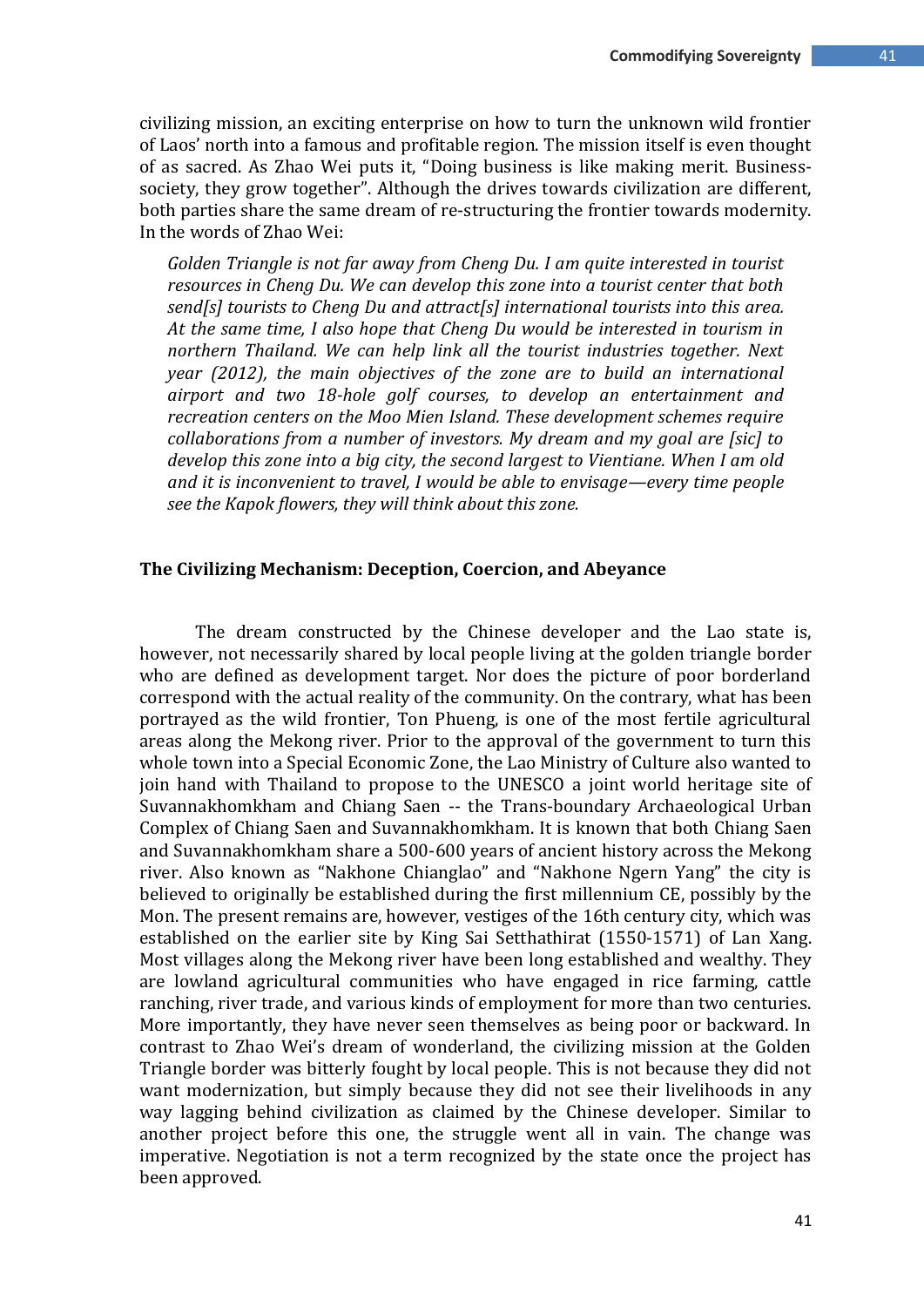Ban Kwan village, the first target of resettlement carried the name "Sridonsak" during the French colonization before changing to Ban Kwan after the end of the Indo-China war. The villagers were Yuan and Yong who migrated from Lampoon, northern Thailand due to land shortage and the oppression by the Burmese and Lanna states. After Laos gained independence in 1975, many people left the village, only ten households remained. Between 1982 and 1989, the second wave of migration of about twenty-five families of the Lue moved in from Sayyabouly Province. Apart from the Yuan, Yong and Lue, there are also other ethnic groups living in Ban Kwan including the Tai dam, Lao loum, and Khmu. The resettlement scheme was received by the villagers with shocking surprise. It was unexpected that a long, well-established lowland village would have to be relocated in order to pave way for the casino. The targeted area of resettlement covers 9 villages including Ban Phonhome, Ban Don Moon, Ban Viengsavang, Ban Phieng Ngam, Ban Mokkajok, Ban Longkhone, Ban Kwan, Ban Sibounhueang, and Ban Moungkham, within the total area of 3,000 hectares. Ban Kwan was the first that have lost its farmland. It should be noted that the Chinese civilizing mission is made possible through the help of the Lao state counterpart. There are at least two significant mechanisms that facilitate the process of land appropriation for the Chinese which help sail the project through without much difficulty: the Lao state coercive apparatus and the role of the village mediator/broker. Deception, coercion, and abeyance, are three devices that have transformed the first targeted village and its people, Ban Kwan, into the Chinese-designed dreamland.

## **Deception**

On January 24th, 2007, representatives from the Ton Phueng district officials came to Ban Kwan declaring the new government project of Golden Triangle Special Economic Zone (SEZ). Three hundred and twenty villagers who attended the meeting had no clue about what this project meant and how it would affect their lives. According to the district officer, villagers would only have to move a few hundred meters away from their settlement. Within this short distance, villagers would still be able to come back to their garden and farmland to collect their fruits, vegetables, and other products. Based on this claim which portrays no major impact, villagers agreed to comply with the government policy. A few months later, government officials from Vientiane capital and district officers along with representative from the King Romans company came to the village again. This time the information is different. It turns out that the area along the Mekong River and all the farmland belonging to eight villages in Ton Phueng districts have been leased out to the King Romans company. In order to build a tourist center, 827.65 hectares of land will be needed. In the first period, village land including settlement area and farmland in Ban Kwan and Ban Sribunhueng will be handed to the company. According to the government officials, the resettlement site is 10 kilometer away from the actual village and the company forbids any new house construction from the year 2007 onwards. The new information prompted villagers at Ban Kwan to petition to the Lao government. Money was collected and two representatives were sent to Vientiane capital to ask for a reconsideration of the resettlement scheme. The petition written by the villagers requests that the government reconsider the policy to establish the special economic zone in Ban Kwan area or otherwise delineate the village and farmlands of Ban Kwan out of development of tourist industry project.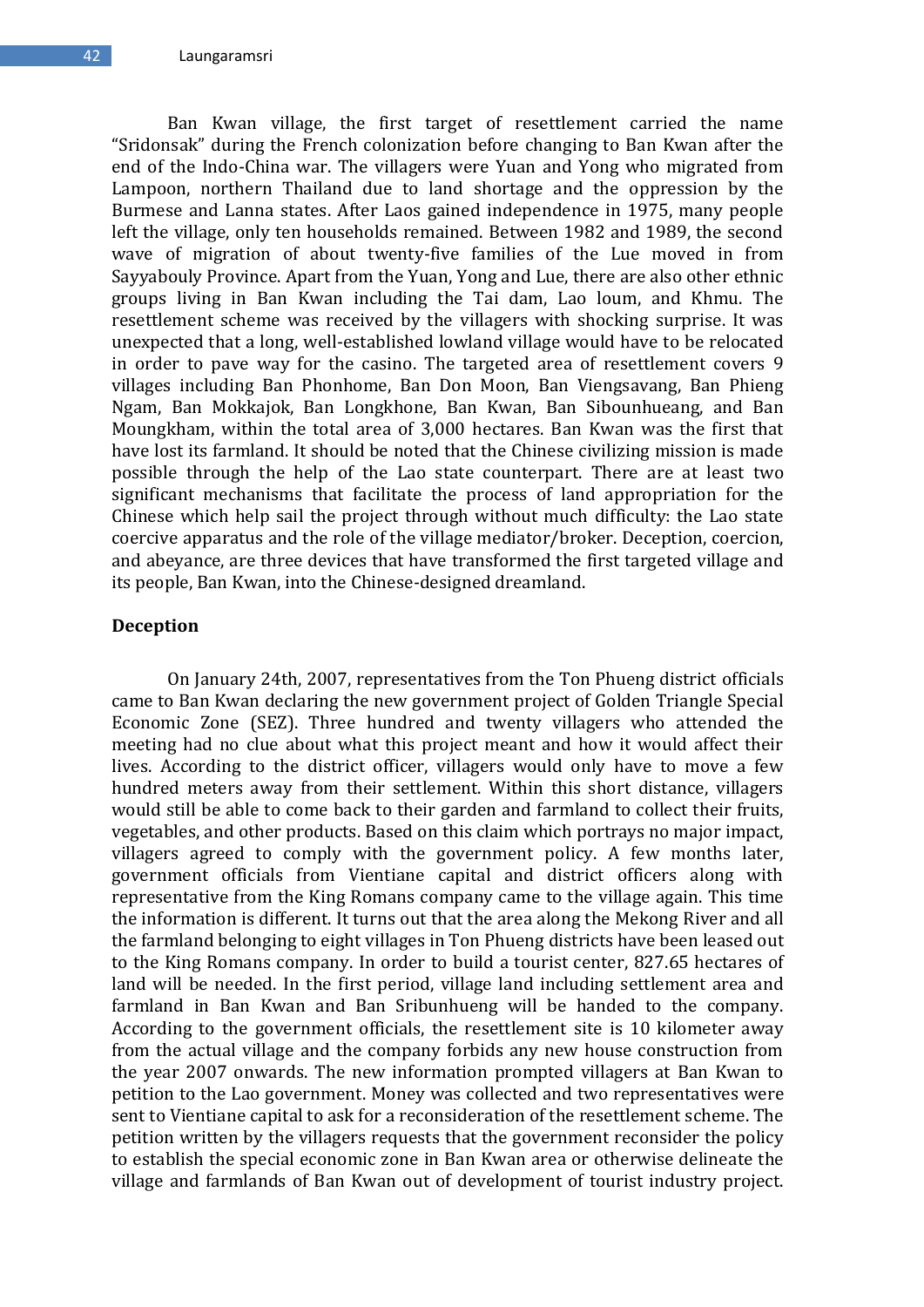Villagers also made a plea to the government for a fair compensation on the grazing land and garden already taken away by the company. Such petition is a rare incident in a socialist country such as Lao PDR where development-induced resettlement is an ordinary practice and protests are considered illegal. To no avail, the petition never reached the prime minister. When villagers arrived at the Prime Minister Office, the staff there informed them that there was nothing they could do since the project had already been approved by the government.

## **Coercion and Mediation**

Chinese special economic zone at Ton Phueng is regarded as a government project legalized by the SEZ law. It is therefore imperative that Lao citizens must obey. For some people at Ban Kwan, resettlement is not something unfamiliar, as many of the residents have been moved by other projects prior to this one. As an ethnically mixed village, the views towards resettlement are divergent. Some were willing to move while others wished to protest. With no one leading a strong opposition against the project and with the coercive persuasion from provincial and district officials, most villagers ended up accepting compensation. The company built 116 houses for the villagers in the area far from the river and casino and named it "Ban Sam Liam Kham" or Golden Triangle Village . Between 2008-2012, villagers struggled bitterly for fair compensation on their houses, garden, fruit trees, barns, and grazing land. While the compensation rate for land and houses was extremely low, paddies and farmlands that are taken away for road construction are not compensated. On average, one household would receive approximately 60,000- 80,000 baht (\$US 2,000-2,500) for the house compensation. A family with a secure house, rice barn, garden, paddies, cattle, grazing land would receive a compensation in the approximate amount between 800,000-1,000,000 baht (\$US 26,000-34,000). There were five households that refused to accept compensation due to its very low rate and inaccurate land measurement. They also complained that the village head took advantage of this unfair deal by siding with the company instead of negotiating for a better rate of compensation. As one villager puts it, "they don't help their own folk" (*khon kan eng bo chuay kan*).

It should be noted that throughout the process of land appropriation and compensation negotiation, Lao government officials and village brokers are the ones who took the active role in forcing people out of their land and negotiating for a low price of land and properties. This effective strategy helps reduce/shift the potential confrontation between the company and local villagers. In the process of negotiating for a fair compensation, some villagers protested by refusing to move out of their property:

It's not that I wanted to go against the party or the government. When the *committee informed me about the compensation, they said it was eight hundred thousand baht. But when I went to collect the money, it was only three hundred thousand baht. I asked them why it turns out this way. The people there said there was a miscalculation. When I looked at the list, it did not include the barn. My barn is the largest in the village. But it was not in there. They did not compensate for the well. The fence was reduced from 171 meters to 51 meters. They claimed that the company already provided a new housing. I was therefore thinking, if they give me this amount of compensation, I will not move*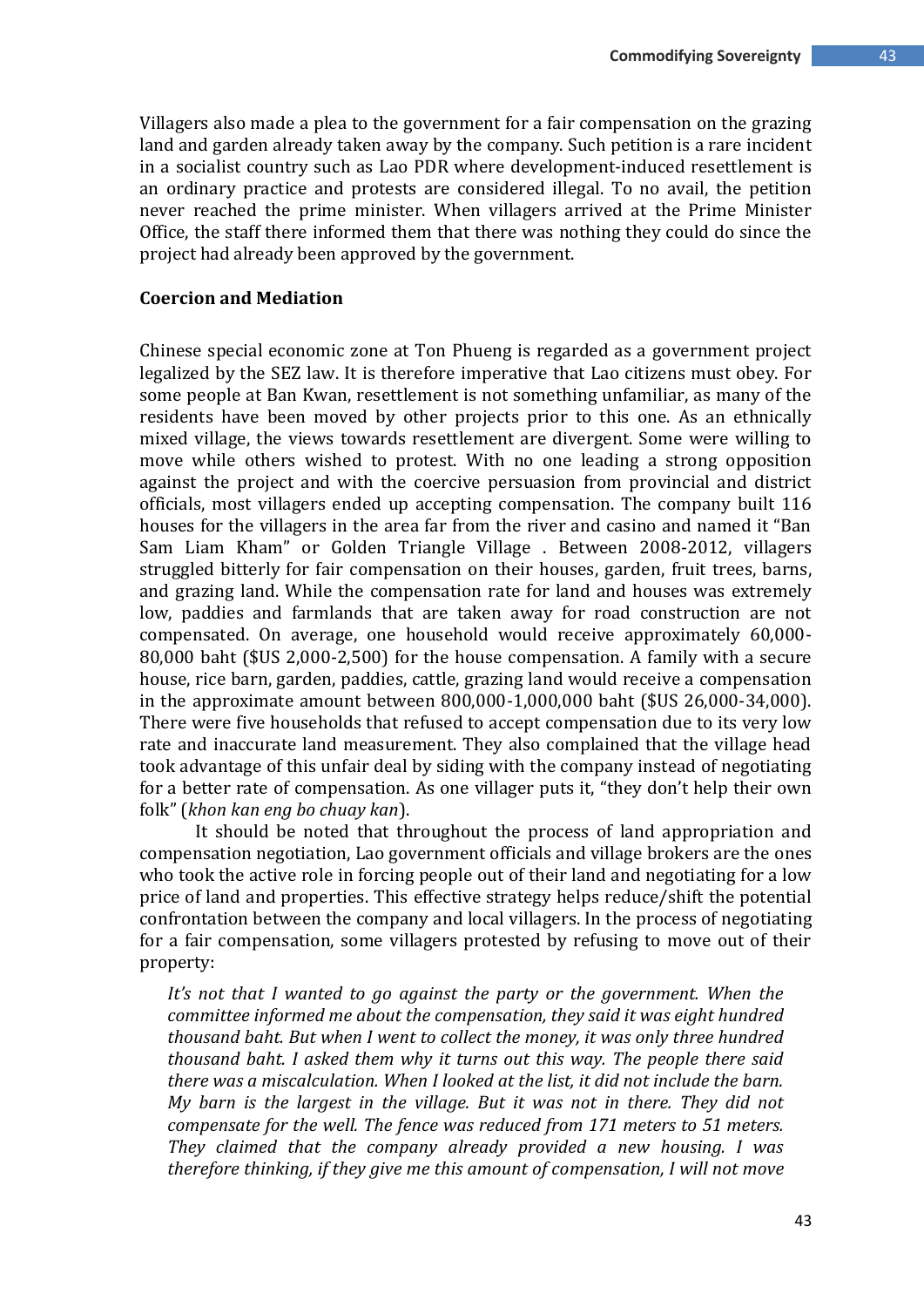*out. What will be wrong if a Lao person wants to live on the Lao soil? I pay tax for my land every year. I did not live on a state land or other people's land. I did not sell my house. It is still my house. It would be another story, had I already sold it to the Chinese. This is what I told them. They then said let's talk again. Later, they added more compensation* (Nang Khwan, interview November 9th, 2012).

On January 28th, 2012, 114 households of Ban Kwan moved to a new village named by the company "Sam Liam Kham village" (Golden Triangle village). The negotiation between the five families and the company did not reach any new result. Eventually, they had to accept the company's unfair offer and moved to join their Lao counterparts in the new village. In his comment about the Ban Kwan situation, village head of Ban Sribunhueng, the next village designated to be resettled by the company notes, "Ban Kwan villagers are disunited". According to the Sribunhueng headman, this is due to the fact that the villagers there are from diverse origins and for this reason, it was difficult to develop solidarity and fight to keep their land from the Chinese company. Since the beginning of the SEZ dispute, villagers were divided into two groups, those who agreed with the project, and those who did not want to move. Although the first group was less in terms of number, they are the powerful elite in the village. The village head has been the strongest proponent of the project and acted as mediator between villagers, and the company and government agency. He was also in the village committee appointed by the district official to act as negotiator between villagers and the company. In return, the company paid him and others of the village committee 200 baht per day for helping the company communicate with villagers, and collaborating with relevant agencies to measure the farmland and house area. This group of village elites benefited the most from the resettlement scheme, receiving high compensation, and getting the nicest location of the new houses. They are also the first in the list to be hired to work with the Chinese company. The meditating role of local power of the village elite is thus significant in making the coercive process of land appropriation effective.

#### **Abeyance**

"Marginality can be defined as the temporary state of having been put aside of living in relative isolation, at the edge of a system (cultural, social, political or economic)[…]"

In *Regulating Society: Marginality and Social Control in Historical Perspective*, Ephraim Mizruchi uses the term 'abeyance', which literally means suspension to describe the containment mechanism created to absorb and control the potentially dissident in the society (1983). As he contends:

*Societies for the most part tend toward an orderly flow of people from one place to the next and from one social organization to another. When that flow becomes disorderly or is impeded—notably, when there is a surplus population that cannot be absorbed by the social structures operative at a given movement in a particular society—supplementary organizations must be created that can contain for shorter or longer periods of time, the marginal populations, keep it in 'Abeyance* (Mizruchi cited in Harper 1994:44-45, emphasis original).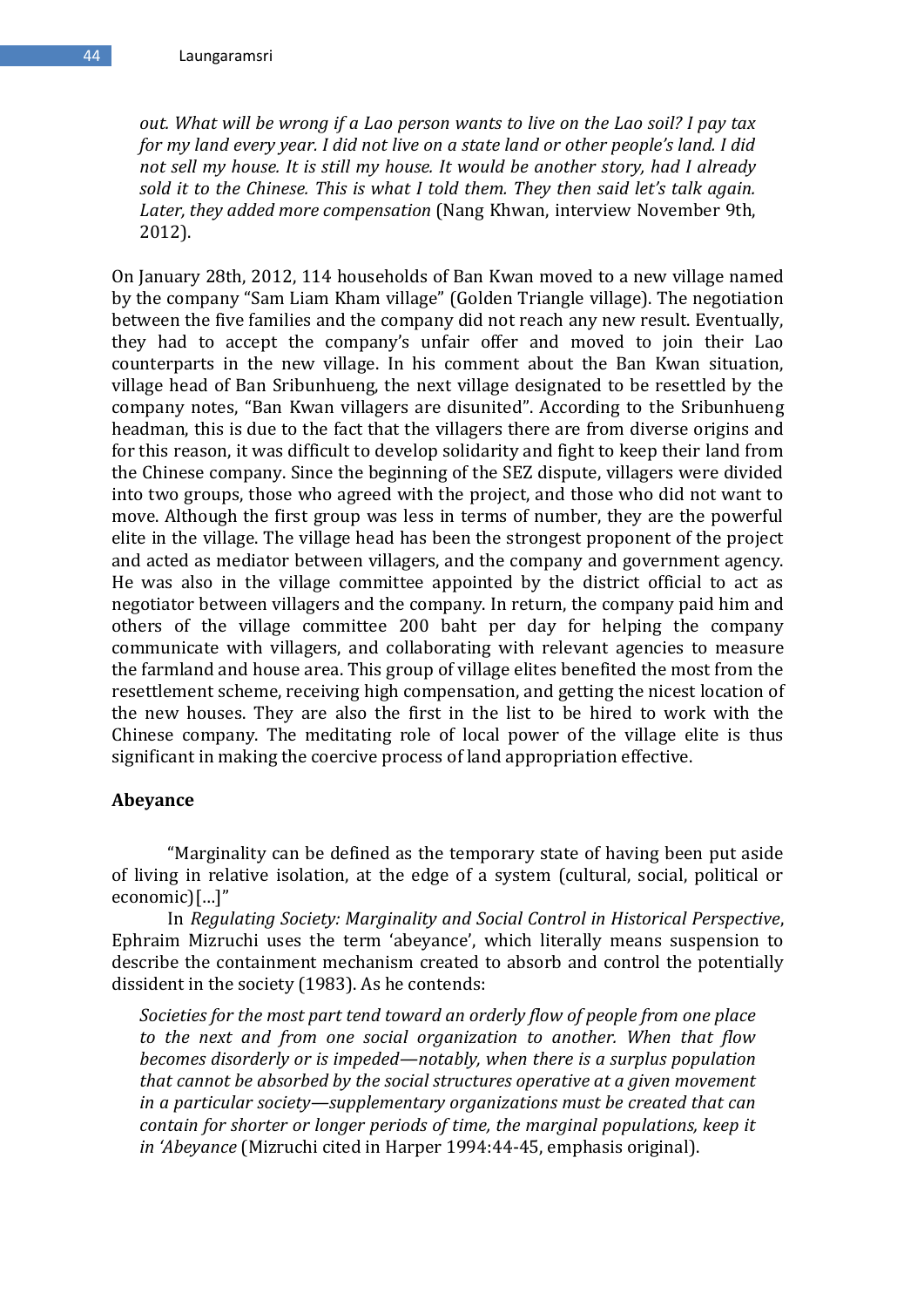Examples of sites of abeyance are shelter, prison, and brothel, etc., where unemployed, homeless, demobilized workers, and other unwanted subjects are absorbed and kept in check. Resettlement site at the SEZ represents one form of abeyance where surplus Lao population is kept suspended. Since the SEZ law of Lao PDR stipulates a condition that people who have lived in the area must not be moved out of the zone but be incorporated into the SEZ development, the resettlement site, Ban Sam Liam Kam, is thus used by the Chinese investor as a handy way to handle the surplus Lao population. The newly built houses is a relatively cheap cost for the Chinese company, traded for the precious land gained from the Lao residents. From the external outlook, the houses seem modern and clean. In reality, all of the houses are made from low quality materials. The wall started to crack even before people moved in. Flood waters get inside the house when there is heavy rain. The house roofs also leak. Villagers have to spend their compensation received from the company to repair the houses even though they just moved in. One villager describes the poor quality of the house construction:

*The houses are in bad shape. Even before we moved in, many things are broken, the bathrooms are cracked. At first, the committee hired the Thai to build six houses. But they heavily criticized the construction work. The Thai workers then ran away. They then hired the Chinese, who were even worse. They did not even lay the concrete beam, just built things on the ground. It was agreed that there would be an inspection by a committee. But this never happened. No one consulted with villagers. Some houses are too high. The others are too low. Those who live in the upper area got mudslide when there was heavy rain. Before the house moving, there was no meeting. No one checked whether the houses are in the good condition. Some houses did not have a bathroom yet. The villagers had to build the bathrooms themselves* (Nang Khai, interviewed Nov 9th 2012).

Prior to the resettlement, the company made a promise of employment. In reality, those who were accepted to work with the casino are some young people who are willing to work odd hours at the gambling complex. Therefore, there is less than one third of the village population who are allowed to join the company. Meanwhile, living in a house where there is no job but everything needs to be bought including food and drinking water makes it very difficult for poor households. Some of them try to make use of very limited space for planting. Others try to participate in the tourist industry, using the vehicle provided by the company, hoping to gain some money from transporting the tourists who visit the casino. But since the company also has its own transportation and did not share any tourists with the Lao drivers, this prospective job came to an end right when it started. And the vehicles are left unused at the houses. Several other projects ended with the same fate. This includes the organic farming enterprise that the company energetically promoted to the villagers. Seeds were distributed to various households to plant in their paddies. Initially, there were many households participating in the project. But after the vegetables were grown and ripe for collecting, there was no market and the company offered no assistance as to how to sell the products. As a result, most villagers decided to not waste any more time in any of the company's projects. Living in suspension, some villagers have managed to work harder hours in their limited rice paddies left by the company. Some continue to grow rice to earn meager income. Some who are still young are able to find their way into the new livelihood.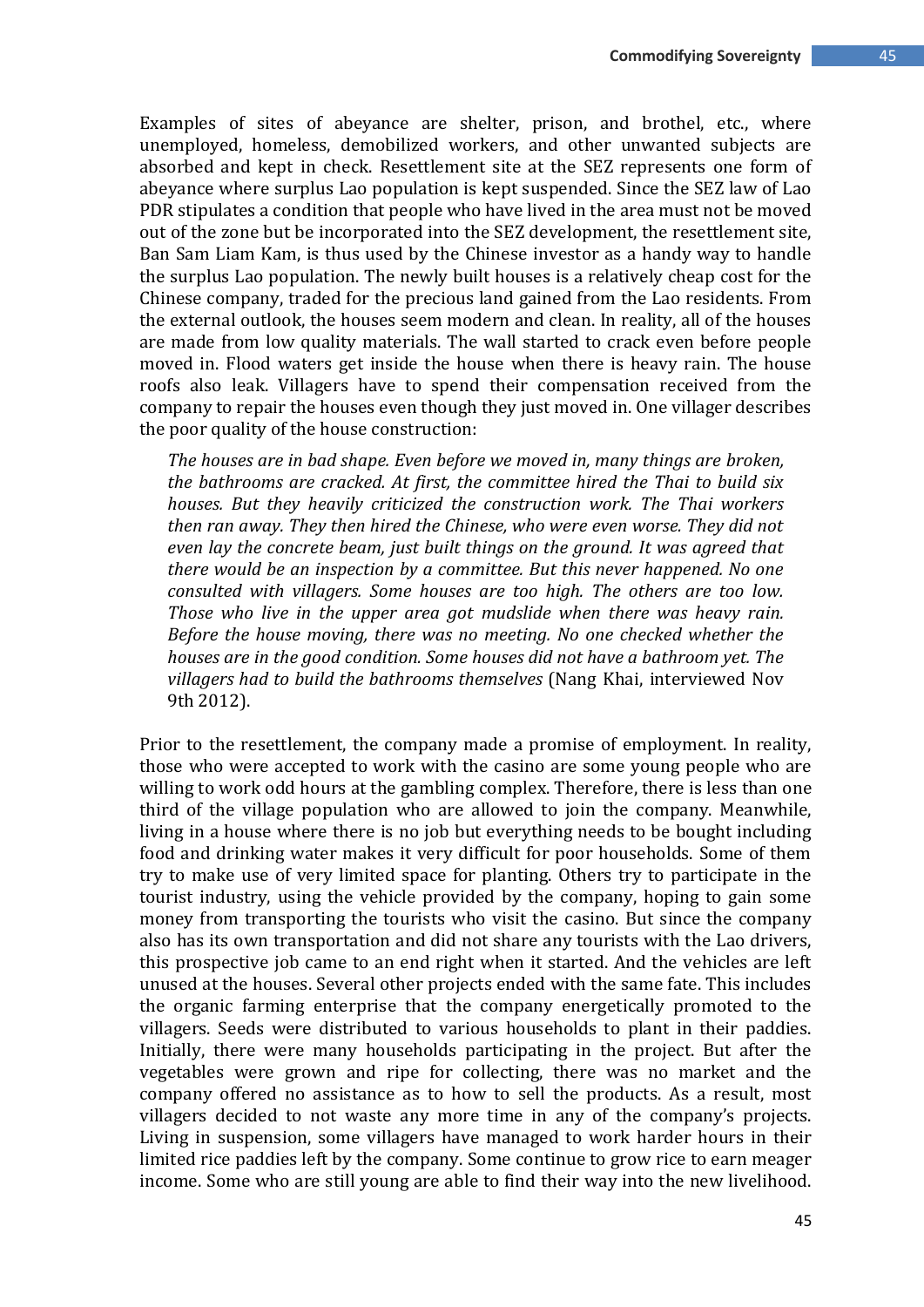This includes Kiang Khai, a 26-year-old married Lao woman who chose to work at the casino to secure some money for her house construction:

*I've worked in the casino for three years now. I'm the only person in the family who works there. The casino work is OK. But it is insecure. I might work there for another year or two and will quit. The smoking there is terrible. Chinese people smoke a lot. I'm really fed up with it. It is also a hard work. Working on a night shift, I have to be cautious all the time. If I made a mistake, my boss will severely reprimand me. Most the Lao who work there are card dealer. The Burmese do the cleaning job. The Chinese and Burmese get higher payment than the Lao. Some people explained that because they are not local. In the old village we used to earn more than 200,000 baht per year. We only had to pay for clothing and meat. The rest we can find from the forests. Approximately, the monthly expenses would cost us around 2,000 baht. But living here the cost of living is higher than 3,000 baht* (Nang Kiang Khai).

For those whose lives have been robbed by the economy they cannot be a part of, living in suspension is nothing but miserable. In the words of Nang Khai, the last person who moved out of the old village:

*I did not say that the Chinese stole our occupation. I once thought that their occupation is one thing, ours is another. But the fact that they took our land, the land we used to grow corn, it means that they came to take away our job. This makes us upset. But now our properties are left idle. They didn't make use of them, just let them all covered with grass. If we continue to live this way, our country will fail. Look at the people now. Living at the new houses, we can't even raise chicken and ducks. In the old village, even though we didn't feed the chicken for ten days, they can survive on their own. If somebody comes for a visit, we can cook a chicken meal to welcome them. It's our rural way of life. We don't need to buy anything. If we have plenty of them (chicken), we can sell them, one hundred fifty baht per kilogram. Now we can't raise any* (Nang Khai).

Abeyance reflects an interesting paradox in the process of the Chinese neoliberalization of the Lao frontier. On the one hand, the zoning strategies of SEZ allows a new form of flexible and graduated sovereignty (Ong, 2000) that effectively encourages flow of capital and labor necessary for the establishment of the SEZ. On the other hand, such neoliberal space can be disruptive and uneven as resettlement inevitably produces a group of marginal population, a surplus with a potential of dissidence. Abeyance organization and its properties are thus invented to absorb, control and remove potentially dissident elements from circulation. It is a system of flow regulating to temporarily retain possible challengers to the existing status quo and thereby reducing threats to the larger social system (Mizruchi,1983:17). The resettlement site of the Golden Triangle Special Economic Zone can thus be seen as a strategy of abeyance -- a tactic of social control and a contradictory feature of the neo-liberal logic significant to the maintenance of social order and the management of the "unwanted population".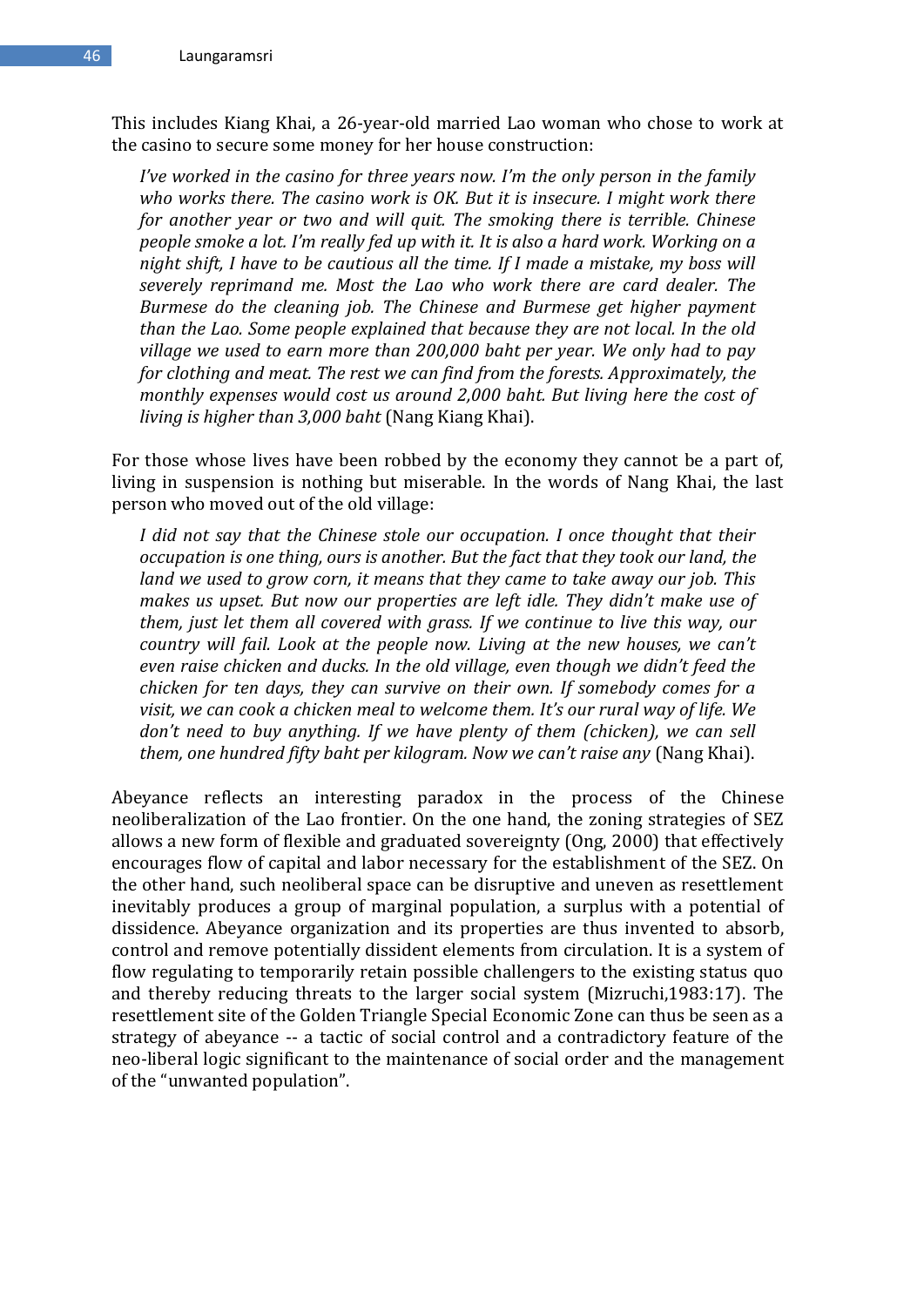#### **More Civilizing Mission**

The completion of resettlement in Ban Kwan marks only the beginning of the Chinese civilizing project at the Lao border. To turn the so-called Lao hinterland into a new city, all the resources must be domesticated and transformed. This again, cannot be accomplished without an assistance from the Lao state counterpart. In March 2012, the head of the Provincial Land Department of Bo Keo province, along with Ton Phueng district officers came to Ban Si Boon Hueng village, the community adjacent to Ban Kwan. This visit carried an important message to the villagers that all the paddies must be handed over to the company to pave way for an international airport and a 36-hole golf course. The second phase of resettlement includes an even larger area, covering paddy fields of three villages: Ban Kwan, Si Boon Hueng, and Ban Muang Kham. The government officers suggested that villagers change their occupation as rice cultivation has no future and is considered underdeveloped. They also attempted to gather data relating to land and property ownership and to measure the land. However, such attempt was strongly opposed by villagers who refused to cooperate with the government officials. Several visits by government officials failed to achieve any agreement. The last visit was therefore accompanied by force. As the village head of Ban Si Boon Hueng recounts:

*Villagers did not conform [to the government official demand for land demarcation]. They went to gather in the paddy fields and lined up in a row, blocking the officials to come in for land measuring. The district then brought police and soldiers in. Villagers then decided to sit on the paddy-field ridges. But the soldiers would not retreat but marched in. We then pushed them by the chests. Villagers who came to join us are mostly from Ban Si Boon Hueng and Ban Muang Kham. The Ban Kwan villagers didn't join but said they would support our decision. The government officials came so many times. Villagers propose the compensation price of no less than 1 million baht per rai (1.6 hectare). If they agree, we will allow them to measure the land. But if not, we will not allow them to come in. We have already learned the lesson from Ban Kwan* (Village headman of Ban Si Boon Hueng, interviewed 10 November 2012).

In response to the question about the Special Economic Zone (SEZ) and its claim to improve people's livelihood, the village head of Ban Si Boon Hueng rebuts:

*Local people have got more confusion since the establishment of the SEZ. There is a house break-in every day from Ban Mom to Ton Pheung. It never happens before. This is because people got addicted to gambling. So many strangers come to our villages. Life has become worse since the casino's arrived. They said they would create jobs for us. But this is not true. Four or five of our children went to work with them. But it was so hard that they could not do it. You have to work eight hours a day, any time [day and night]. No rest, no weekend. If you take a day off, the payment will be cut, 7 hundreds baht per day. If they feel that your leave is not reasonable, they will cut another 3 hundred baht. The Chinese get the highest salary. Then the Burmese. The Lao gets the lowest. The company explains that both the Chinese and the Burmese need to pay for visa entry and passport. They also claim that the Lao are local here and don't need to pay for rent. If the salary continues to be this low, I don't think anyone will be able to do it. In my opinion, this SEZ will not sustain in the long run. They said we will have*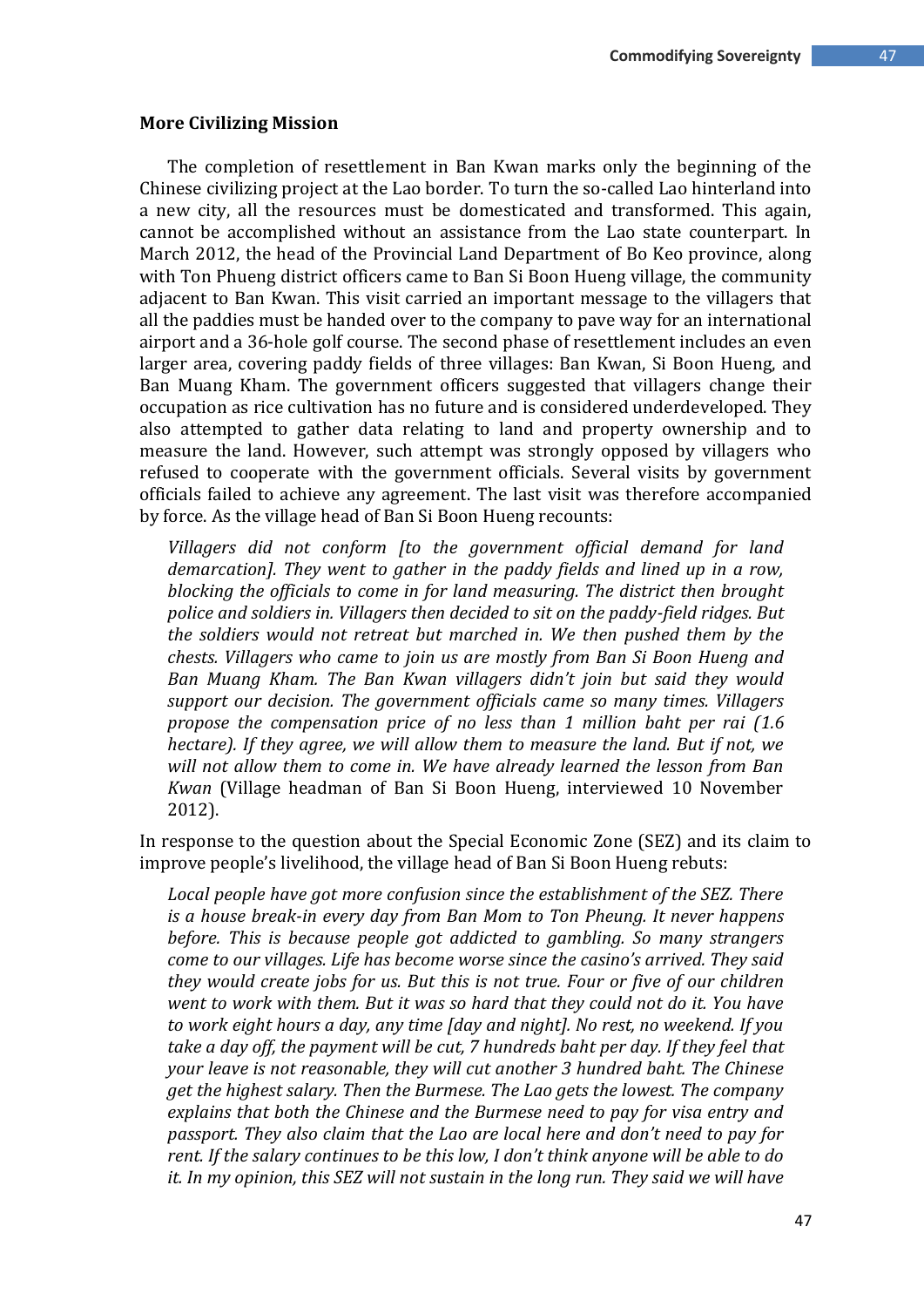## *new occupation. But in reality, they forced us out and replace us with the Burmese* (Si Boon Hueng village head, interviewed November 10th, 2012).

Unlike the village head of Ban Kwan who acts as the mediator between the company and the villagers, the Ban Si Boon Hueng village head is clear about his position to protect the villagers' benefits. For him, the first response is resistance. But if this is not possible, he will try to bargain for the fairest rate of compensation. Like other villagers, the village head noticed the drastic change of the village atmosphere. Villagers used to have abundant cattle grazing land and corn fields. But many of these lands are now occupied by the Chinese who replace corns with other crops. Since corn does not provide much benefit, some villagers decided to rent their land to the Chinese for growing the export-oriented fruit such as bananas. He also felt that the compensation provided to the Ban Kwan people is unjust. But the villager's negotiation was weak and not successful due to the lack of unity among villagers. According to the Si Boon Hueng leader, this might have to do with the fact that members of the Ban Kwan village came from various backgrounds, e.g., the Lue from Ban Chieng Hon, Chieng Lom, and the Yuan. This is different from Ban Si Boon Hueng where villagers are of Yuan origin and village organization is quite strong. Villagers have learned a good lesson from the Ban Kwan tragedy and are in unison to refuse to cooperate with either the company or the Lao government officials who act as an agent of the Chinese investor.

## **The Neo-liberal Subjects**

In producing the discourse of frontier civilization, both the Chinese tycoon and the Lao state promote a similar idea of turning the 'out of the way place' (Tsing, 1992) and its people into a profit-making agent. To achieve that end, the old, traditional space and way of life need to be refurbished into a new, modern entity. SEZ can thus be viewed as one form of neo-liberal project as it aims to reshape resources and people out of the hands of traditional bond and state regulation, and to produce 'passive workers' with enough skills to render them useful to the demands of capital. Throughout the years of 'civilizing mission', local Lao people have been told repeatedly by both the state agencies and the investor to change their 'backward' way of life and embrace a new lifestyle and occupation. But if neoliberalism demands a certain kind of subject who is able to tolerate precarity, evince flexibility, revise traditions on the fly and so on, the Lao people of Ton Phueng have proved to be the wrong target. Not only because these people refuse to leave traditional ideology without breaking down so much they can't work, but more importantly because they reject the new work ethics of efficiency and economic value of productivity necessary for the advancement of the capitalist world. The resistance by local villagers to move out of the traditional village and to be incorporated as full labor represents the failure of the Chinese civilizing attempt to bring the frontier population into the new order of neoliberalism. For the Lao villagers, the lack of self-motivation to produce and to regard themselves as a creative personal brand that generates economic value through the practices of everyday life as well as whatever wage they can secure have suspended them in between the two worlds of vanishing traditional livelihood and the neo-liberal sphere designed by the Chinese.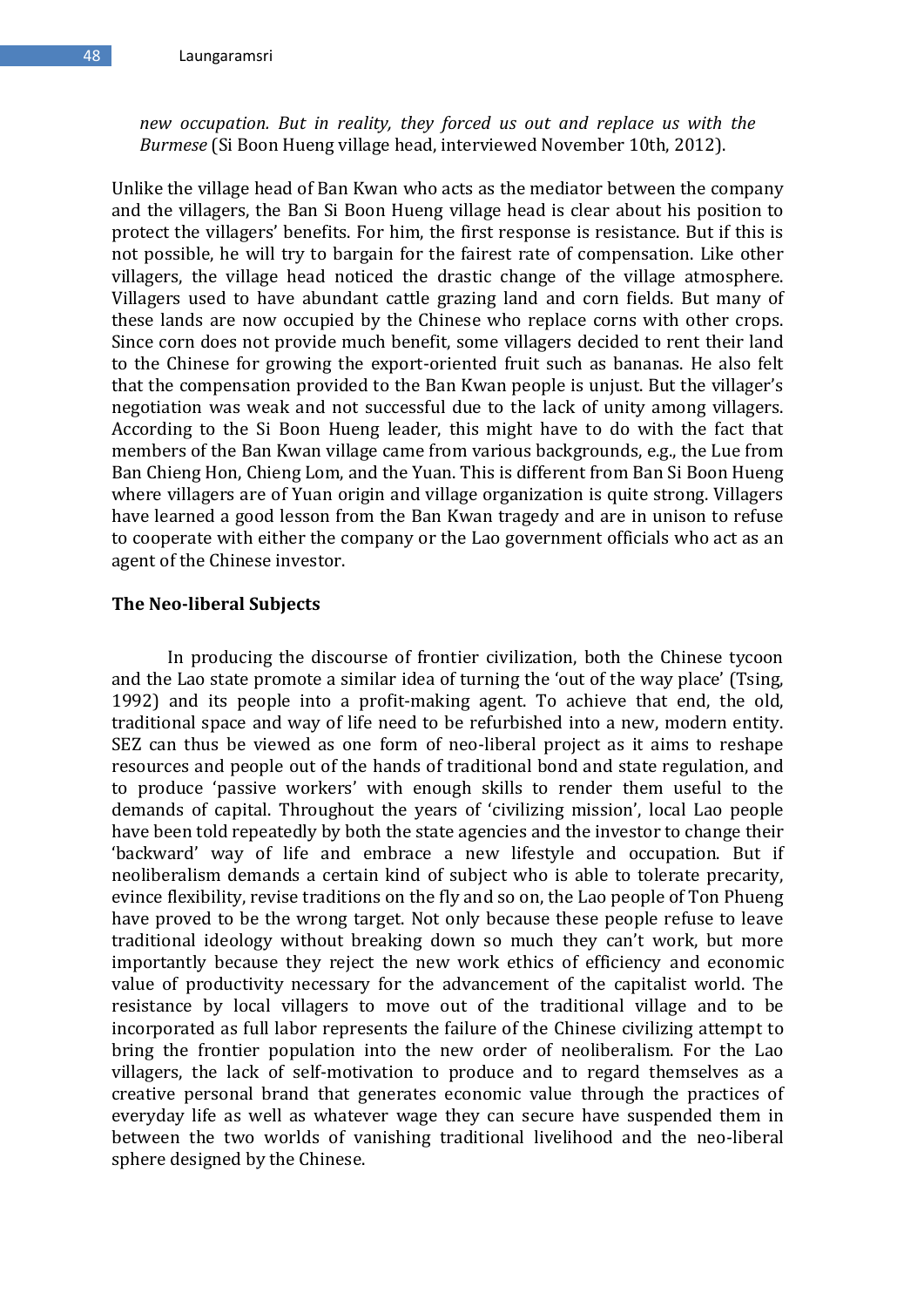Interestingly, the key engine that drives the economic force of the SEZ is the Burmese. These are the true laborers who entirely submit themselves to the economic order of the Chinese world, the ideal neoliberal subjects needed by most capitalists. The Burmese population in the Golden Triangle SEZ are mostly from the lower part of Myanmar below Myeittla or Mandalay region, which they call Auh-Pyae (below the country). In 2008, the first group of Burmese arrived at the Lao border when there was a need for labor work on forest and land clearing and construction. Most of these people heard the news of recruitment through the Chinese network in Tachileik and in their hometowns. Travelling to the worksite was also not difficult. The easiest way to reach Tachileik is to get a taxi or a bus to the Luang-pong immigration office on the Burmese border, then cross the Mekong river and get a taxi to Ton Pheung. The total cost from Tachileik to Ton Pheung is around 400-500 baht. Currently, the population has expanded to approximately 700 households or 10,000 people living four separate areas. These are the Bamar-Ywar (or Burman village, once called Rakhine-Ywar), <sup>9</sup> the Taung-chyae-Ywar (or Mountain Foothills village), the old Lao village and the Casino A-saung (dormitory). Two thirds of the Burmese population live in the Bamar-Ywar, which constitutes the largest residential site. The Taung-chyae-Ywar is populated by approximately 100 hundred households of more skillful workers. This residential site has been set up by the Chinese Worker Administrative Department of the Kings Roman Company. Workers who live here work on higher skilled jobs such as cement making, machine controlling and repairing, etc. The third place is the old Lao village of Ban Kwan. These are workers whose work is paid on a contract basis (Poh-pyait). In the Casino Asaung, the company provides beds and food as well as other entertainment such as movie and playground inside the dormitory. Most workers who live there are of young age and have been trained to work at the casino. A small number of casino employees reside in the Casino A-saung. The migration pattern of the Burmese to the SEZ often starts by men travelling through agents to work or find jobs and later on these men would bring along their families to join them. Some of the wives might set up food stalls, VCD shops or groceries to earn extra incomes for the families. Others might take care of young kids while husbands are at work. Most Burmese hardly go back home in order to save money from travelling cost. With the availability of telephones, it is easy to contact their family members or relatives back in Myanmar.

## **Living the Life of Neo-liberal Subject**

1

In *The Culture of the New Capitalism* (2006)*,* Richard Sennett examines the ways that contemporary capitalism is reshaping workers' career and political choices. As he explains, contemporary capitalist organizations -- with their shortlived teams, and emphasis on change and flexibility -- demand a new type of worker. This ideal man or woman must be willing to work with temporary connections, unattached to the past, and focused on talent, not skill or achievement. Unlike the old corporate structures in which individuals knew their place and are able to plan their futures, modern corporations provide no long-term stability, benefits, social

<sup>&</sup>lt;sup>9</sup> The Chinese manager once put the Rakhine workers together in one place due to their protest against unfair payments in the early year of employment. This has then been known by the Burmese as the Rakhine village before other Burmese workers were allowed to also live there.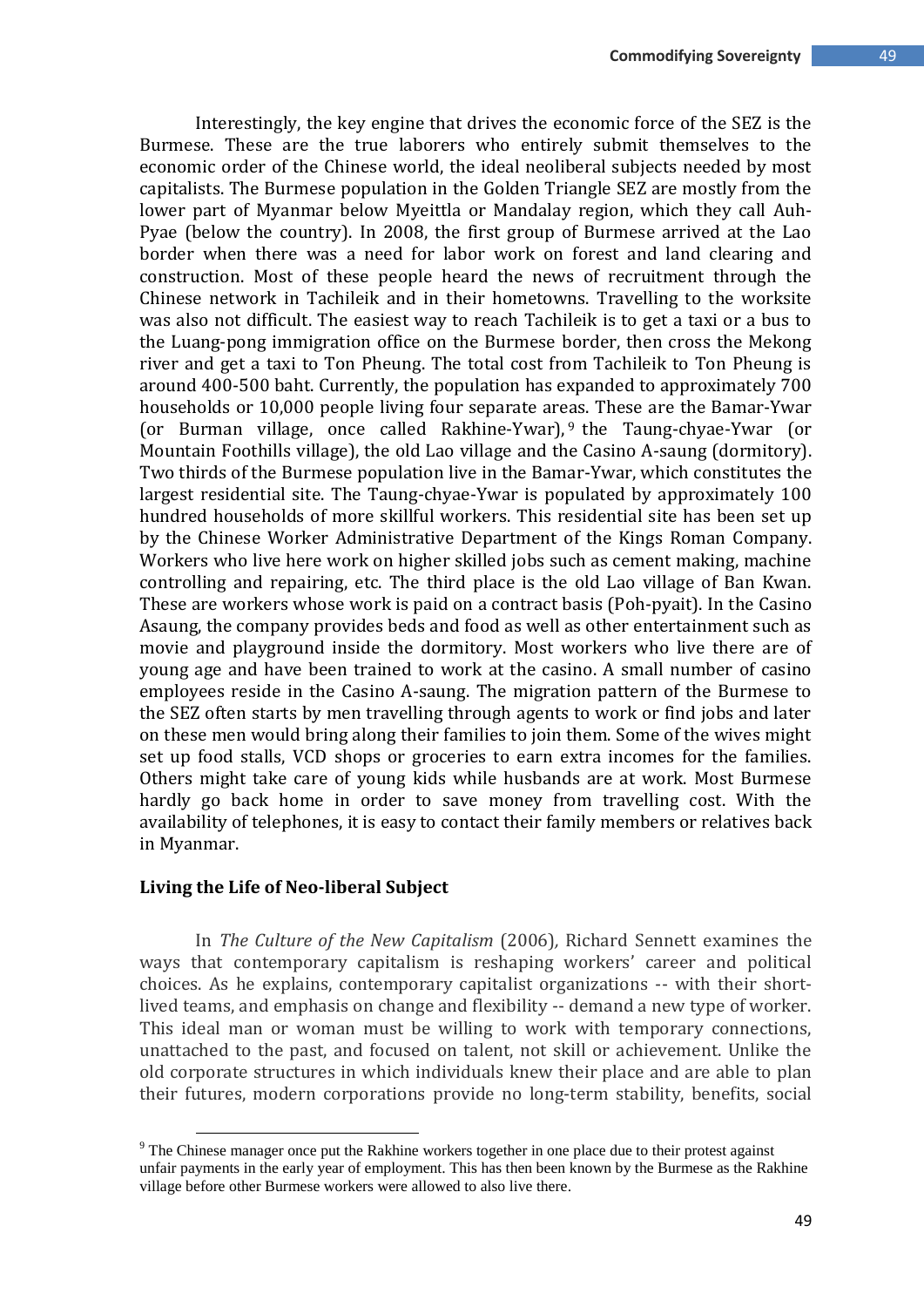capital, or interpersonal trust. As a result, life of employee/worker has become more insecure and less free, while the knowledge and usefulness has been devalued. The new flexible institutions cause workers to lose any sense of agency, leading individuals to appear to themselves as passive victims of senseless or uncontestable forces. As a transnational and deterritorialized enterprise, the Chinese Kings Roman Company is one type of modern capitalism that shows no responsibility to any nation or citizen. It knows no fidelity to any nation-state and is willing to embrace any neo-liberal subject who is ready to work hard with no social protection or welfare to understand uncertainty and insecurity, and has talent to solve problems by him/herself. Burmese men are recruited into the Golden Triangle Special Economic Zone with the hope to find work and earn more income which is not available inside Myanmar. Upon arrival, they are put into one of the three worksites: construction site, casino, or joker site. The construction site has the largest demand for labor that would be classified into skilled and unskilled labor. The first type works mainly with machines or other technical task, while the A-Kjian (hard work) is mainly labor intensive such as carrying stone and sand. The salary ranges from between 4,000-6,000 baht to 9,000-10,000 baht depending on the type of work. No official contract is made. A reasonable leave of absence is acceptable with prior notification but the wage for those absent work days will be deducted from the total salary. At this site, the Chinese hire a translator-cum-mediator called by the Burmese, the "in-charge". These are mostly Kokang Chinese who are responsible for each group of workers at the worksite. This position earns the highest salary among the Burmese workers. Relationship with the "in-charge" is significant as they are the ones who communicate with the Chinese supervisors in the worksite. Wrong translation can be disastrous especially in terms of work. Making mistakes in work can mean getting fired without pay. Without written contract and a language barrier, the Burmese workers have no negotiating power against their Chinese supervisors. Unfair payment and abusive treatment towards workers is considered normal situation, which can be found on a daily basis.

Countless stories are told by the workers. Such as, "People get fired not because they made mistake or they don't qualify for the job. Some time, if they [the Chinese supervisor] do not like one person, he can be fired without being given any explanation. They many say *khaing-ma-kaung-loh* [did not work as we said]. So we are like cattle. Some time, the "in charges" did not give wages to workers. They ran away" (Interview with Worker I, November 9th, 2012).

"At few days ago, I was at the port and one worker had to carry something from the ship. Maybe he made a mistake, or did it the wrong way. He got kicked out of his job and verbally abuse by the Chinese in front of many people. It's a public area. I can tell that how humiliate he must have felt. But this is pretty much normal here" (Interview with Worker II, November 9th, 2012).

The casino is the second worksite where a number of Burmese youths have been recruited. Of all the 2,000 employees, which include the Chinese, Burmese, and Lao, the Burmese comprise two-third of the population. Burmese workers are in all the various sections inside the casino: such as the *Mee-line*, which is the cleaning and kitchen work, *Soe-phat-won* or the card collecting team, card dealers, and waiters. Working conditions seem to be better than the construction site especially in terms of salary and security. But this has to be traded off with unusual working hours (8:00am - 4pm, 4:00pm - noon, and noon - 8:00am), and a smoky environment. Most of the staff receive training (a period during which they are called interns) before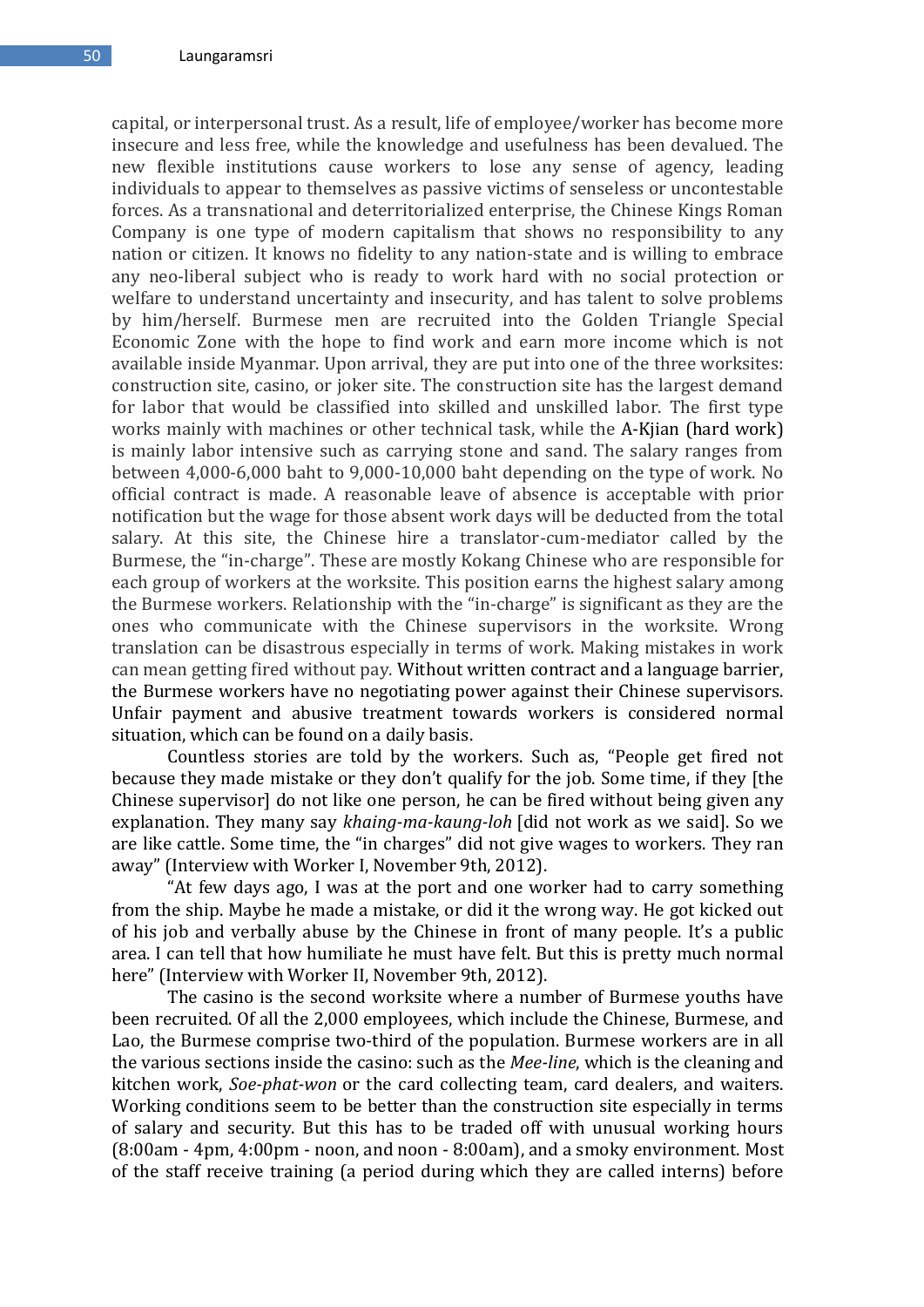they are allowed to work. The highest paid position is card dealer with a salary of 13,000 baht. The second level is monitoring staff, observing each table and keeping an eye on cards and chips and repair machines and so on. The salary for this position is between 7,000-8,000 baht. The lowest position is cleaner. Most of the Burmese employees in the casino have Chinese language competency. In the beginning they will be trained and provided with a card. With that card, although they have not yet received salary, they can have meals. After passing an internship examination, they will be assigned certain jobs that is most suited to their talents. For example, a card dealer needs to be fluent in passing cards and chips and are careful about money. A young boy who is the son of a family who runs a food shop from Myeittila and who has worked in the casino for more than a year explains the process of working at the casino as follows:

*School education is not important at the casino, even useless. As long as someone is clever on cards, there is a certain chance to get a job, I mean salary. Talking about work category in Casino, as I mentioned, there are classified into many places such as card place, kitchen place, security, training, cleaning etc. At first, you submit the form which is written in Chinese, then, if you are sent to a certain desk. After 3-5 days; you are called as "king's man". This "king's man"is known as an intern and the internship takes 15 days. After that, they give you a kind of Identity Card (ID) which carries some of your information. With that card, you can eat food, watch movie, and get a place to stay in the dormitory. The advantage of having this ID card is you are more or less "in" this place. During the period of 3 months, you will get 1,500 Baht for your work. At the end of the third month, you are then registered as staff. You will get 7,000- 8,000 Baht for salary, but they will deduct some amount for su-kyae in order to save your money [in Burmese, a gift]. If you get fired before 1 year, you will not get back this sukyae. If you manage to work till the second year, you will get the exact amount you have saved. If you've worked for three years, you will get your su-kyae plus another extra half of your su-kyae* (Burmese worker, interviewed November 9th, 2012).

The last worksite is known to the Burmese as the "Joker site". People who work at this site have no specific job entitlement. Workers have to seek jobs by themselves and receive the very low salary of 3,500 baht, the lowest rate in the SEZ. It is also the most insecure and abusive working condition as workers can be cheated or fired without any protection. As the biggest site of employment where the majority of Burmese workers come to look for work, the oversupply of labor means that the workers must conform with whatever condition set by the Chinese supervisors in order to hold on tight to their jobs.

In *Neoliberalism as Exception: Mutations in Citizenship and Sovereignty* (2006), Aihwa Ong argues that neo-liberalism should not simply be viewed as an economic doctrine that seeks to limit the scope of government, but should be considered as a form of predatory capitalism that take up malleable modes of governmentality. As she suggests, neoliberalism as exception articulates sovereign rule and regimes of citizenship, formulating a constellation of mutually constitutive relationships that are not reducible to one or the other. A variety of neoliberal strategies of governing re-engineers political spaces and populations, exercising different technologies of subjectivity and subjections in order to differentially regulate populations for optimal productivity. In this new regime of regulation, the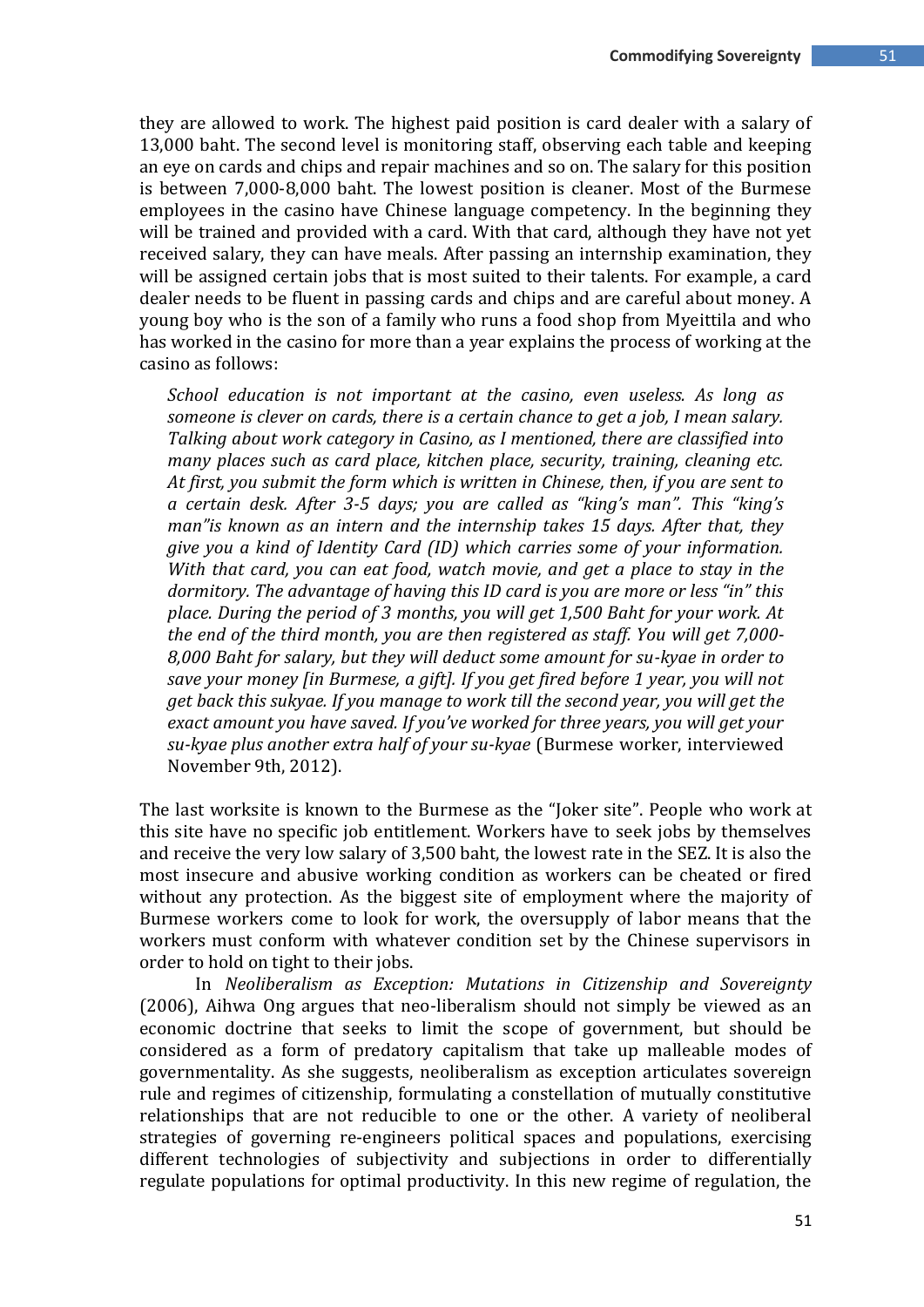idea of citizenship and subjectivity is/must be redefined. In transforming the economic landscape of the northern Lao border, the Chinese SEZ enterprise, like other neo-liberal projects, demands an exception to the usual practices of governing and the governed, power and knowledge, and sovereignty and territory. To be a neoliberal subject in the dreamland of the Chinese tycoon, one must abandon the idea of citizenship and citizen's rights, which is bound to and protected by the nation-state. As a non-political, non-ideological free and naked subject, the only thing left for the neo-liberal worker under the Chinese regulatory regime is to totally submit him/herself as a profitable commodified subject for the advancement of Chinese enterprise. As a neo-liberal subject, who is unprotected by any state, the Burmese migrant workers do not have much choice. Although most of the workers feel that the working condition at the SEZ is destructively exploitative and unfair, it is better than living in their own country where no job can be secured. Some workers also have an expectation that the Chinese project at the Lao border will continue for another 20 years. In this scenario, it promises a dream of an income source for the marginal Burmese which is not available in their homeland. As a neo-slave in the Chinese world of neo-liberalism, betting with uncertainty and losing one's sense of agency has become a reality of workers' livelihoods.

## **Negotiating Neo-liberal Modernity and Modern Subjects**

David Harvey once remarked that modernity brought by neoliberalism is a modernity in which dispossession plays a large part and where the capital class is gaining power at the expense of the labor class (2003). Yet, such critique does not seem to be sufficient to understand the selective reception of modernity among different groups of people in their encounter with the neoliberal logic. Differential engagement among different ethnic groups in Laos and elsewhere with Chinesestyle modernity/modernization deserves a closer investigation. It has become clear that not only different forms and interventions of neoliberalism have produced differential effects among different groups of people, but the same class of people might respond to such economic engagement in diverse ways. In some areas of Laos especially in the northwestern border, the advent of the Chinese modernization project through cash crops such as rubber has been warmly embraced by the Akha and Hmong in various communities (Dianna 2007, Alton, Blum, and Somsouk 2005, Luangmany and Kanneko 2013). Strategies such as manipulation of cross-border social links and multi-ethnic social networks across the border have been mobilized by ethnic farmers in financial, trading, and expertise channels towards rubber development. In such border areas, ethnic minorities negotiate their own term of modernity and subvert the state's control of border by creatively building their economic network across the national territory. Similarly, in his study of the Hmong in Vietnam and China, Jean Michaud cautions the tendency to romanticize resistance by scholars to understand the complex relation between ethnic minorities and modernity. As Michaud suggests, while the impact of modernity should be analyzed from an agentive perspective, agency and power to act evolves in context. Thus, ethic interaction with modernity must be studied in relation to the specific circumstances that have formed the acting subjects (Michaud 2012). In response to the state-induced socio-economic change, the upland Hmong of northern Vietnam on the Chinese border are tactically selective about modernity. Instead of being passively turned modern, the Hmong have chosen to make themselves modern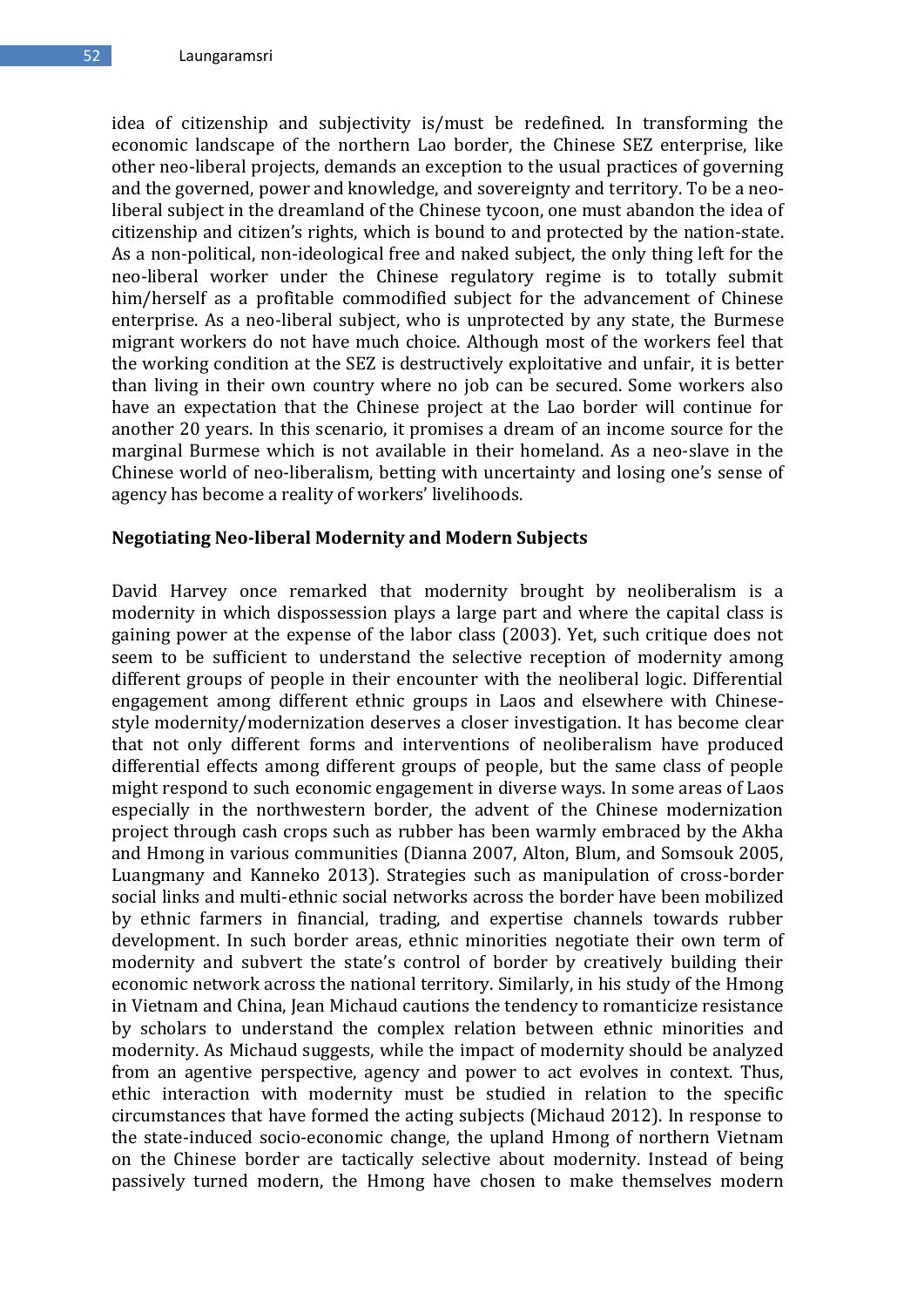subjects with a range of reactions from acceptance, reluctant compliance, to diverse forms of everyday resistance. Michaud calls this process the "indigenization of modernity", a term he borrows from Sahlins (ibid.).

In order to understand why particular rural populations have opted to adapt to Chinese-style modernity, while others refuse, I suggest that, following Michaud, the particular form of modernity, the specific contexts it is implemented in, and the degree of agency and risk should be critically investigated. In the northern border of Laos, modernity brought by the trans-border Chinese cash crop symbolizes a dualtrack of political and economic opportunities that has enabled ethnic minorities to simultaneously escape the state's forceful opium eradication program as well as to move economically upward toward agrarian entrepreneurship. In other words, it represents alternative livelihood strategies that allows farmers to pursue a new possibility of agrarian enterprise. By contrast, Chinese-imposed modernity in the northwest border of Laos proceeds through the process of 'accumulation by dispossession' (Harvey 2003) in which wealth and power have been centralized in the hands of a few Chinese elites by dispossessing the rural Lao peasants of their land. Unlike the local collaborative modernity in the rubber enterprise outside state control in northern Laos, accumulation by dispossession in the form of special economic zones in Laos' northwest require the state's role of wealth redistribution to transfer the right to local resources to the ruling class of capitalists from rural peasants. As a result and without realizing it, rural villagers have been forced into the process of de-peasantization. At the same time and without consent, they have also inevitably been forced into waged labor—the situation to which many villagers have found it hard for recalibration and have thus refused to comply with.

Unlike their Lao counterpart, Burmese migrant workers have found their way into the "enclave of improvement" without much difficulty. While most studies of Chinese-led special economic zones point to the peculiar characteristic of Chinesestyle modernization, its technology of governing, and the astounding impacts it has entailed, none pays attention to the differential mode of subjectification and the complex labor process (Nyiri 2012, Lyttleton and Nyri 2011, Tan 2012). Being mobile and de-territorialized, detached from permanent social fabric and safety net, this group of people is ready to take risk and to take any available opportunity. As Reid succinctly argues, the neoliberal subject is not a subject which "can conceive the possibility of securing itself from its dangers, but one which believes in the necessity of life as a permanently [sic] struggle of adaptation to dangers*"* (Reid 2012: 149). To be a neoliberal subject for the Burmese is to be able to embrace the Chinese-style modernity with precarity. Having had been exposed to danger and ambient insecurity in various locations prior to entering into the special economic zones, these ethnic workers have realized the necessity of living a resilient life in which risk, exploitation, self-discipline as intrinsic to the survival of a modern labor subject. While neoliberal modernity thrives on the very disruptions it curates, it has produced different modes of subjectification. For the Lao peasant, abrupt depeasantization and sudden transformation has created a vacuum of livelihood and a state of abjection from the society they once lived in. In contrast to the abject, the Burmese migrant workers—the unintended target, whose lives have been characterized by constant transformation, have assumed an active position of risktaking and disciplinarian deployment and management of labor intensities in their engagement with the Chinese neoliberal project. It is this paradox that subject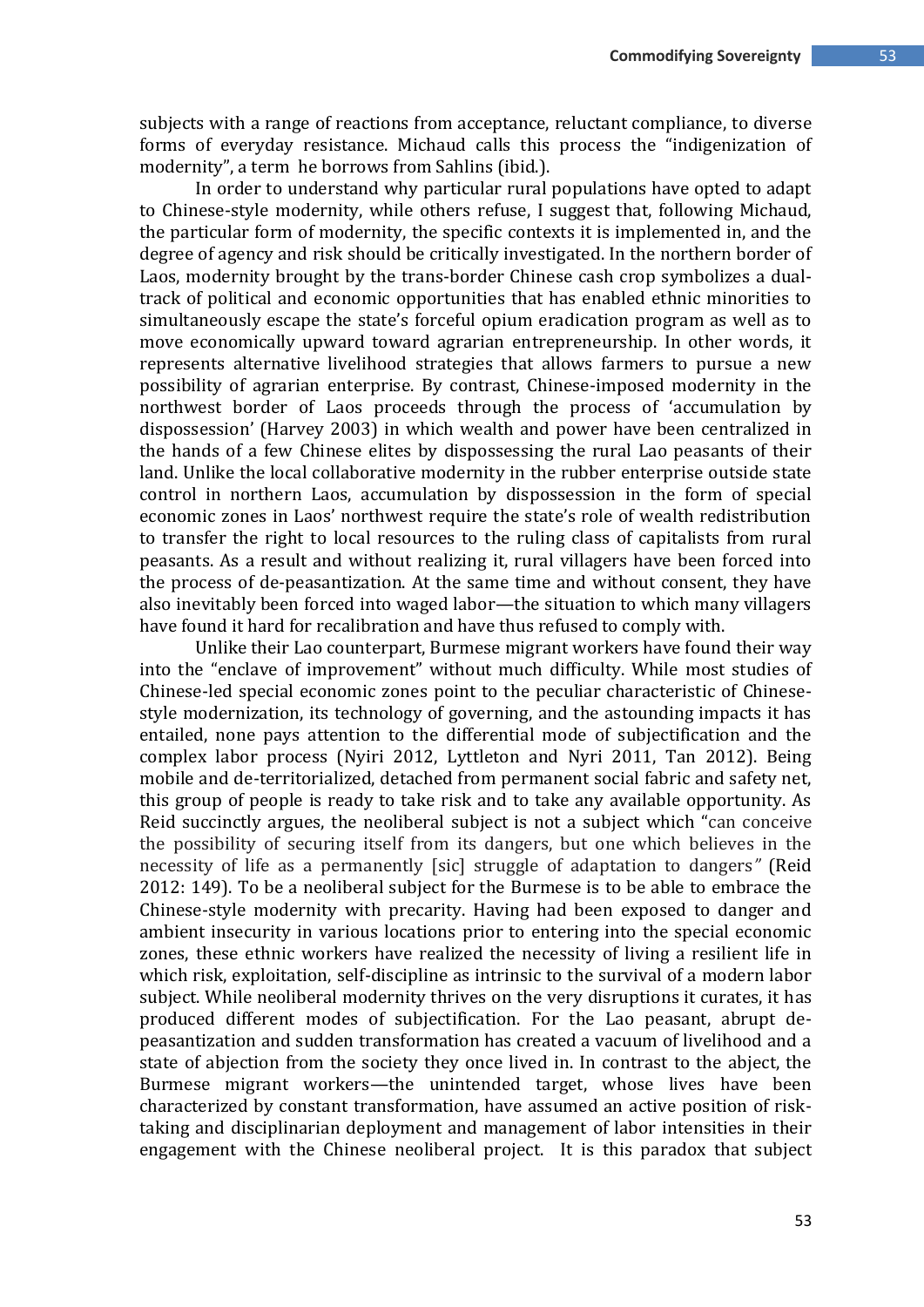making and the civilizing mission have come to characterize the contemporary special economics in northwestern Lao PDR.

#### **CONCLUSION**

In "The Yellow Man's Burden: Chinese Migrants on a Civilizing Mission" (2006), Pal Nyiri analyzes the close connection between Chinese flows abroad and migration both domestically and internationally. Nyiri suggests that the idea of a civilizing mission is being exported across the borders concurrently and alongside the domestic project (p.103). Driven by the strive upwards in the hierarchies of global development, China believes that with its unique endowments of flexibility and efficiency supported by a strong modernizing state, it is up to the country to lead the world to a new, improved version of modernity and capitalism (p.105). The Chinese version of modernity links together the significance of the cultural idea of being "civilized" and a "good quality" population. I have shown in this paper the complex processes by which the civilizing mission of the Chinese enterprise has been carried out in the name of Special Economic Zone in the northern border of Laos. Interestingly, the Chinese plan to export abroad their version of civilization as culture writ large fits perfectly with the desire of the recipient state such as Lao PDR. Indeed, without the active role and collaborative act of the Lao state, the dream to civilize would not be possible to materialize. I have also demonstrated the clash between the Chinese civilizing mission and local experiences of such mission. Local refusal to be turned into 'a good quality population' designed by the Chinese and endorsed by the Lao state reflects the unsettling/contesting ideas about civilization between the powerful developer and the Lao villagers. Such reluctance to fully take part in the new world of capitalist enterprise led by the Chinese investor has left the majority of the Lao residents no choice but to be locked in abeyance. If the core idea of Chinese civilizing model (whether meritocracy or performance legitimacy) targets people and their improved quality, the neo-liberal project at the SEZ failed significantly. Not only are the Lao rural unwilling to leave behind the so-called traditional way of life, but also they do not necessarily share the idea that their 'traditional livelihood' are 'backward' and 'uncivilized'. The main engine of the Chinese mission to transform the frontier landscape of northern Laos however is the Burmese migrant workers. As a de-nationalized worker turned neoliberal subject participating in the de-territorialized zone of the transnational empire, they are forced to accept any vulnerable and insecure-employment conditions provided to them. Similar to the Lao 'surplus' other, these laborers have little negotiating power both in their workplace and their freedom to define their subjectivity.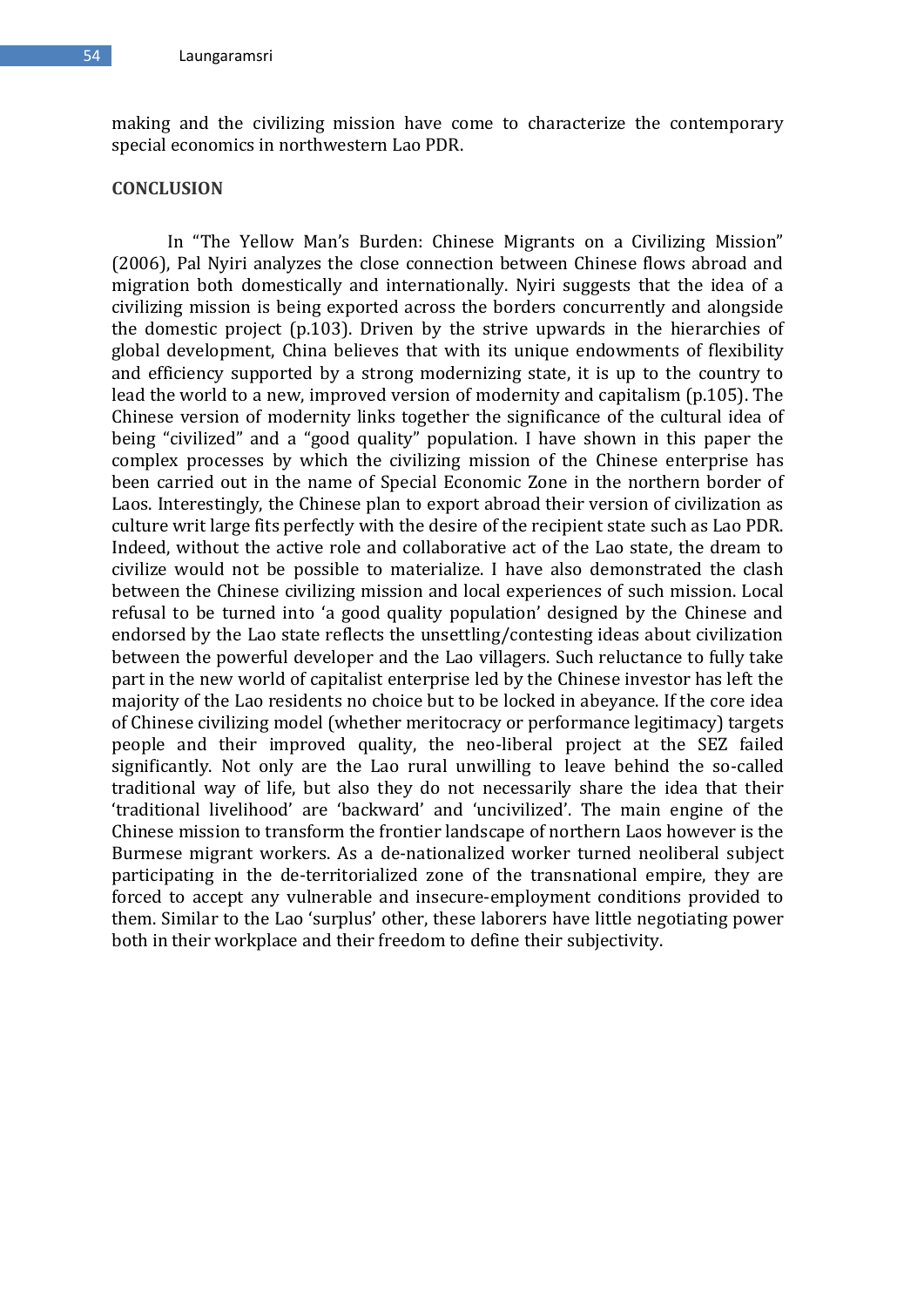#### **BIBLIOGRAPHY**

- Alton, Charles, David Blum, and Sananikone Somsouk (2005) Para Rubber Cultivation in Northern Laos. Contraints and Chances. L.-G. P. R. D. i. M. A. o. N. L. PDR, ed. pp. pp 1-72.
- Babha, Homi (1994) "Of Mimicry and Man: The Ambivalence of Colonial Discourse," in *The Location of Culture*, Routledge.
- Bourdieu,Pierre (1998) "The essence of neoliberalism: What is neoliberalism? A programme for destroying collective structures which may impede the pure market logic," *Le Monde diplomatique* Dec 1998.Retrieved 3 January 2007 from http://mondediplo.com/1998/12/08bourdieu. (Paris: Exils Éditeur, 1998).
- Dencik, Lina, Joanna Redden, Bridget Conor and Eleftheria Lekakis (2012) "Neoliberalism and Its Subject," (http://neoliberalism/HAL- Université Lille 3 [hal-00840676, version 1] Neoliberalism and its subjects.mht).
- Diana, Antonell (2007) "The Chinese know the way": Rubber and modernity along the China-Laos border," Paper presented at the International Conference "Critical Transitions in the Mekong Region", Organized by RCSD, Chiang Mai University, Chiang Mai Grandview Hotel, Chiang Mai, Thailand
- Ferguson, James (2002) "Of Mimicry and Membership: African and the "New World Society", *Cultural Anthropology*, 17(4): 551-569.
- Gilles Châtelet Gilles Châtelet, *Vivre comme des porcs : De l'incitation à l'envie et à l'ennui dans les démocratiesmarchés*
- Harvey, David (2003). *The New Imperialism*. Oxford: Oxford University Press.
- Li, Tania (2007) The Will to Improve: Governmentality, Development, and the Practice of Politics, Durham, NC: Duke University Press.
- Littleton, Chris and Pal Nyiri (2011) 'Dams, casinos, and concessions: Chinese megaprojects in Laos and Cambodia,' In Stanley D. Brunn, *Engineering Earth: the Impacts of Megaengineering Projects*: Vol.2, p.1243-1266, London; New York: Springer-Verlag.
- Luangmany, Duangmany and Shinji Kanneko (2013) "Expansion of Rubber Tree Plantation in Northern Laos: Economic and Environmental Consequences," *Journal of International Development and Cooperation*, Vol.19, No.3, Pp.1-13.
- Hayek, Friedrich A. (1944): *The Road to Serfdom.* London: Routledge.
- Michaud, Jean (2011) "Hmong Infrapolitics: A View from Vietnam", Ethnic and Racial Studies, Pp.1-21.
- Mizruchi, Ephraim (2003) *Regulating Society: Marginality and Social Control in Historical Perspective*.
- Northern Laos Industrial Economic Development and Cooperation Planning Preparation Group (2008) 'Planning for Industrial Economic Development andCooperation in Northern Part of Lao People's Democratic Republic'
- [\(http://mqvu.files.wordpress.com/2009/03/masterplan\\_econimic1.pdf](http://mqvu.files.wordpress.com/2009/03/masterplan_econimic1.pdf) 12/11/2008)
- Nyiri, Pal (2006) 'The Yellow Man's Burden: Chinese Migrants on a Civilizing Mission', *The China Journal*, No.56, July.
- Nyiri, Pal (2012) "Enclaves of Improvement: Sovereignty and Developmentalism in the Special Zones of the China-Lao Borderlands*" Comparative Studies in Society and History*, 54(3)pp 533-562.
- Ong, Aihwa and Stephen J. Collier, eds. (2005) *Global Assemblages: Technology, Politics, and Ethics as Anthropological Problems,* Blackwell Publishing.
- Ong, Aihwa (2006) *Neoliberalism as Exception: Mutations in Citizenship and Sovereignty*